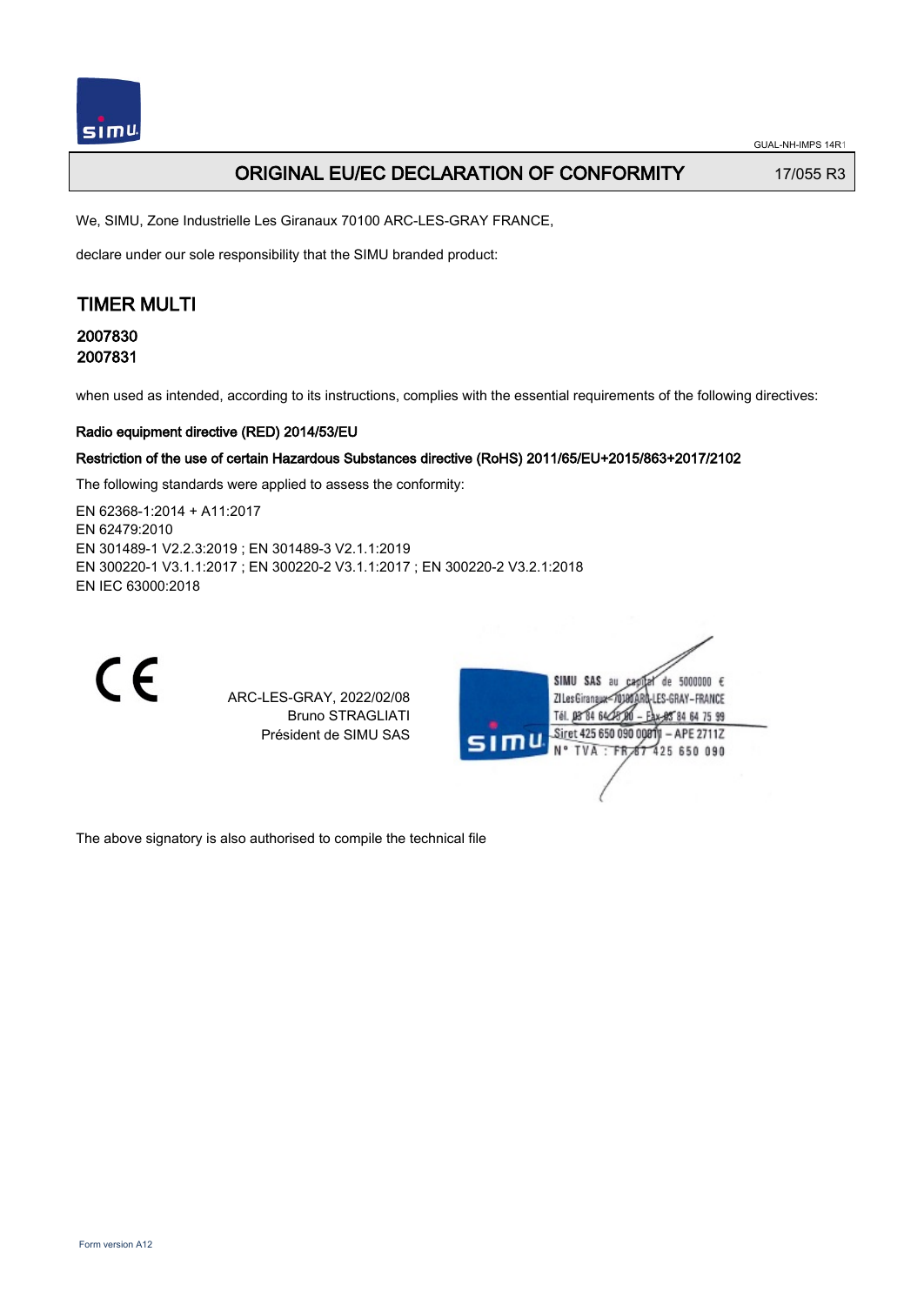

## ORIGINAL EU/EC DECLARATION OF CONFORMITY DECLARATION EU/CE DE CONFORMITE ORIGINALE

17/055 R3

We, SIMU, Zone Industrielle Les Giranaux 70100 ARC-LES-GRAY FRANCE, Nous,

declare under our sole responsibility that the SIMU branded product: declarons sous notre seule responsabilité que le produit de marque SIMU

# TIMER MULTI

### 2007830 2007831

when used as intended, according to its instructions, complies with the essential requirements of the following directives: utilisé, selon l'usage prévu, comme décrit dans son manuel d'utilisation, est conforme aux exigences essentielles des directives suivantes

### Radio equipment directive (RED) 2014/53/EU

Directive sur les équipements radio 2014/53/EU

### Restriction of the use of certain Hazardous Substances directive (RoHS) 2011/65/EU+2015/863+2017/2102

Directive RoHS 2011/65/EU+2015/863+2017/2102

The following standards were applied to assess the conformity: Les normes de référence suivantes ont été appliquées pour évaluer la conformité

EN 62368‑1:2014 + A11:2017 EN 62479:2010 EN 301489‑1 V2.2.3:2019 ; EN 301489‑3 V2.1.1:2019 EN 300220‑1 V3.1.1:2017 ; EN 300220‑2 V3.1.1:2017 ; EN 300220‑2 V3.2.1:2018 EN IEC 63000:2018

CE

ARC-LES-GRAY, 2022/02/08 Bruno STRAGLIATI Président de SIMU SAS



The above signatory is also authorised to compile the technical file La personne signataire ci-dessus est aussi celle autorisée à constituer le dossier technique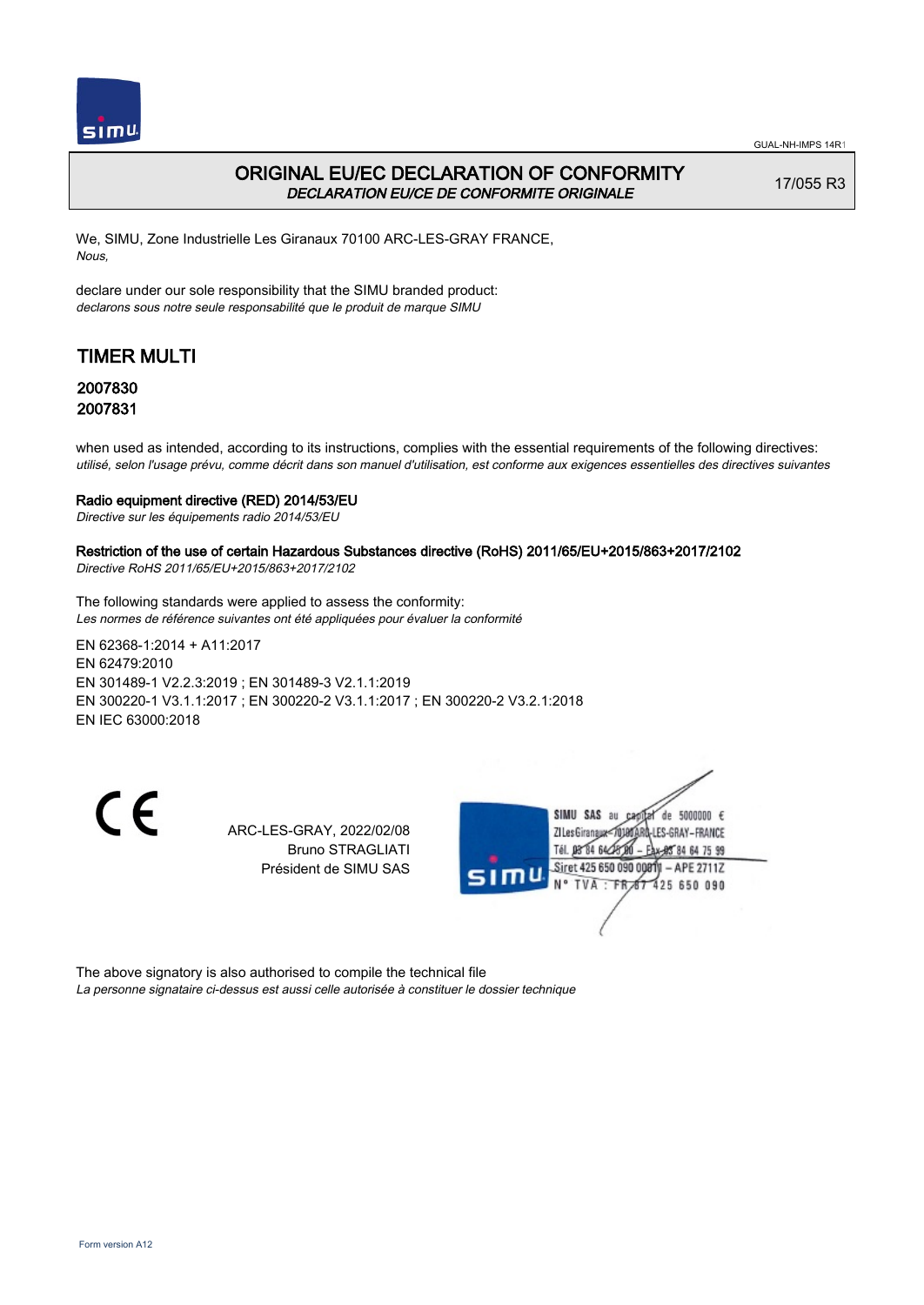

## ORIGINAL EU/EC DECLARATION OF CONFORMITY ORIGINAL EU/EG-KONFORMITÄTSERKLÄRUNG

17/055 R3

We, SIMU, Zone Industrielle Les Giranaux 70100 ARC-LES-GRAY FRANCE, Wir,

declare under our sole responsibility that the SIMU branded product: erklären unter unserer alleinigen Verantwortung, dass das mit der Marke SIMU versehene Produkt

# TIMER MULTI

### 2007830 2007831

when used as intended, according to its instructions, complies with the essential requirements of the following directives: den einschlägigen Bestimmungen der folgenden Richtlinien entspricht, wenn es nach den Anweisungen des Herstellers bestimmungsgemäß verwendet wird

### Radio equipment directive (RED) 2014/53/EU

Funkanlagen-Richtlinie 2014/53/EU

### Restriction of the use of certain Hazardous Substances directive (RoHS) 2011/65/EU+2015/863+2017/2102

RoHS-Richtlinie 2011/65/EU+2015/863+2017/2102

The following standards were applied to assess the conformity: Die Konformität wird durch die Einhaltung folgender Normen nachgewiesen

EN 62368‑1:2014 + A11:2017 EN 62479:2010 EN 301489‑1 V2.2.3:2019 ; EN 301489‑3 V2.1.1:2019 EN 300220‑1 V3.1.1:2017 ; EN 300220‑2 V3.1.1:2017 ; EN 300220‑2 V3.2.1:2018 EN IEC 63000:2018

 $\epsilon$ 

ARC-LES-GRAY, 2022/02/08 Bruno STRAGLIATI Président de SIMU SAS



The above signatory is also authorised to compile the technical file

Die oben genannte Person ist auch bevollmächtigt, die relevanten technischen Unterlagen zusammenzustellen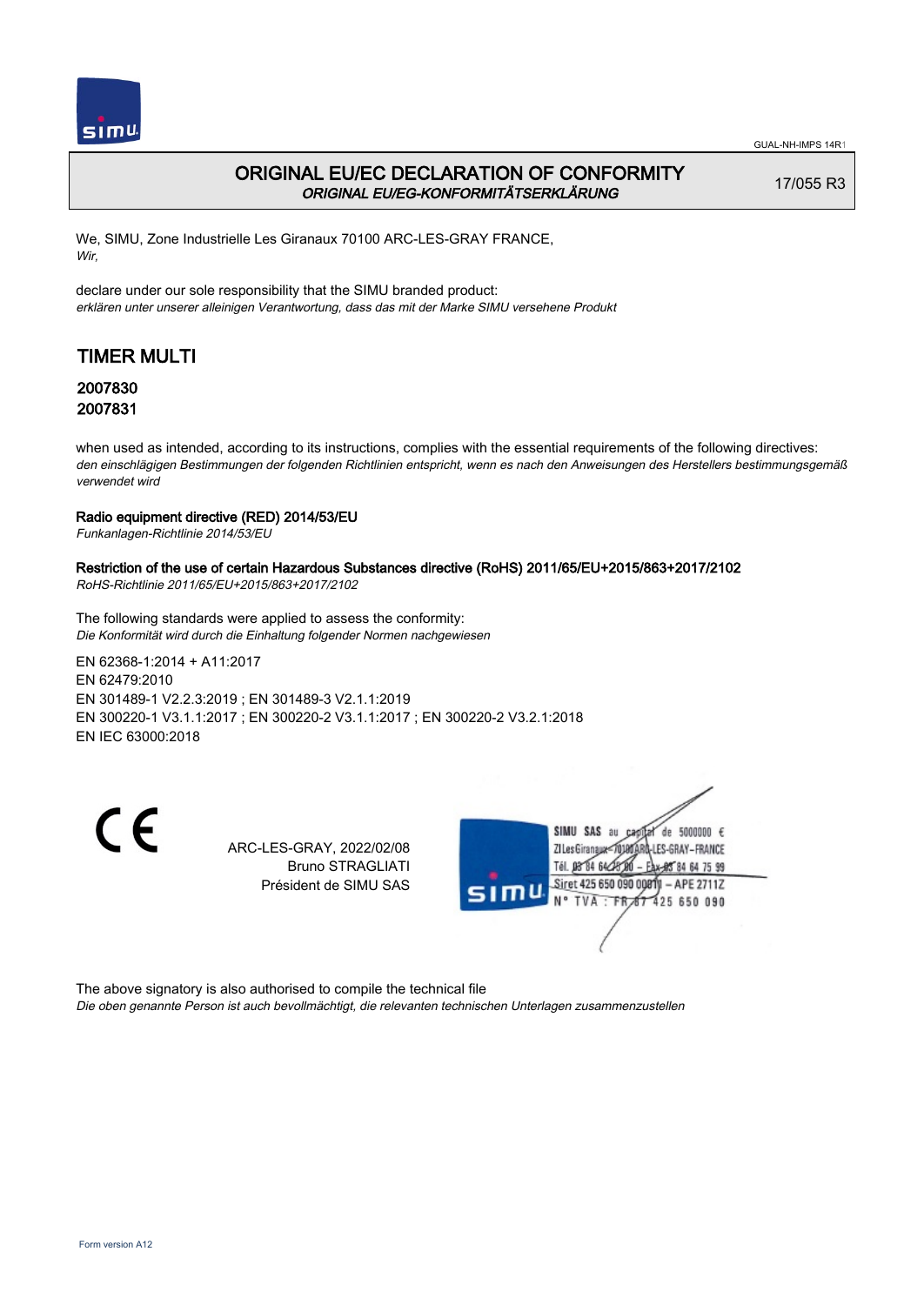

## ORIGINAL EU/EC DECLARATION OF CONFORMITY DECLARACIÓN UE/CE DE CONFORMIDAD ORIGINAL

17/055 R3

We, SIMU, Zone Industrielle Les Giranaux 70100 ARC-LES-GRAY FRANCE, Nosotros,

declare under our sole responsibility that the SIMU branded product: declaramos bajo nuestra única responsabilidad, que los productos de la marca SIMU

# TIMER MULTI

### 2007830 2007831

when used as intended, according to its instructions, complies with the essential requirements of the following directives: cuando se utilizan según el uso previsto, de conformidad con sus instrucciones, cumplen con los requisitos esenciales de las siguientes directivas

### Radio equipment directive (RED) 2014/53/EU

Directiva equipos radioeléctricos 2014/53/EU

### Restriction of the use of certain Hazardous Substances directive (RoHS) 2011/65/EU+2015/863+2017/2102

Directiva RoHS 2011/65/EU+2015/863+2017/2102

The following standards were applied to assess the conformity: Las siguientes normas de referencia han sido aplicadas para evaluar la conformidad

EN 62368‑1:2014 + A11:2017 EN 62479:2010 EN 301489‑1 V2.2.3:2019 ; EN 301489‑3 V2.1.1:2019 EN 300220‑1 V3.1.1:2017 ; EN 300220‑2 V3.1.1:2017 ; EN 300220‑2 V3.2.1:2018 EN IEC 63000:2018

 $\epsilon$ 

ARC-LES-GRAY, 2022/02/08 Bruno STRAGLIATI Président de SIMU SAS



The above signatory is also authorised to compile the technical file

el firmante, anteriormente mencionado tambien esta facultado para elaborar el expediente tecnico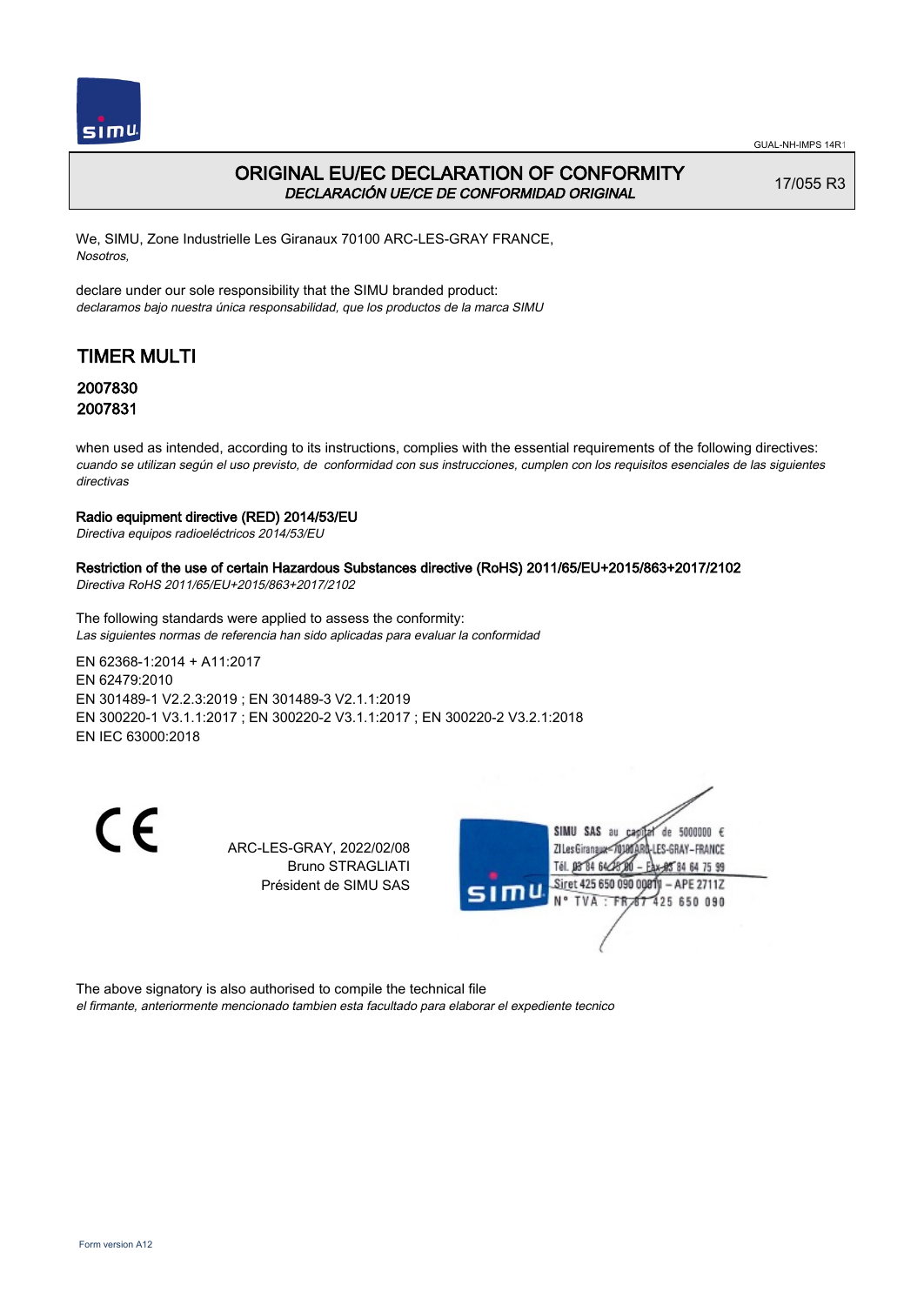

## ORIGINAL EU/EC DECLARATION OF CONFORMITY DICHIARAZIONE DI CONFORMITÀ UE/CE ORIGINALE

17/055 R3

We, SIMU, Zone Industrielle Les Giranaux 70100 ARC-LES-GRAY FRANCE, Noi,

declare under our sole responsibility that the SIMU branded product: dichiariamo sotto la nostra esclusiva responsabilità che l'appareccho di marca SIMU

# TIMER MULTI

### 2007830 2007831

when used as intended, according to its instructions, complies with the essential requirements of the following directives: se utilizzato secondo l'uso previsto, come descritto nel suo manuale d'istruzioni, è conforme ai requisiti essenziali delle seguenti Direttive

#### Radio equipment directive (RED) 2014/53/EU

Direttiva apparecchiature radio 2014/53/EU

### Restriction of the use of certain Hazardous Substances directive (RoHS) 2011/65/EU+2015/863+2017/2102

Direttiva RoHS 2011/65/EU+2015/863+2017/2102

The following standards were applied to assess the conformity: I seguenti standard di riferimento sono stati applicati per ottenere la conformità

EN 62368‑1:2014 + A11:2017 EN 62479:2010 EN 301489‑1 V2.2.3:2019 ; EN 301489‑3 V2.1.1:2019 EN 300220‑1 V3.1.1:2017 ; EN 300220‑2 V3.1.1:2017 ; EN 300220‑2 V3.2.1:2018 EN IEC 63000:2018

CE

ARC-LES-GRAY, 2022/02/08 Bruno STRAGLIATI Président de SIMU SAS



The above signatory is also authorised to compile the technical file Il firmatario è inoltre autorizzato a costituire il fascicolo tecnico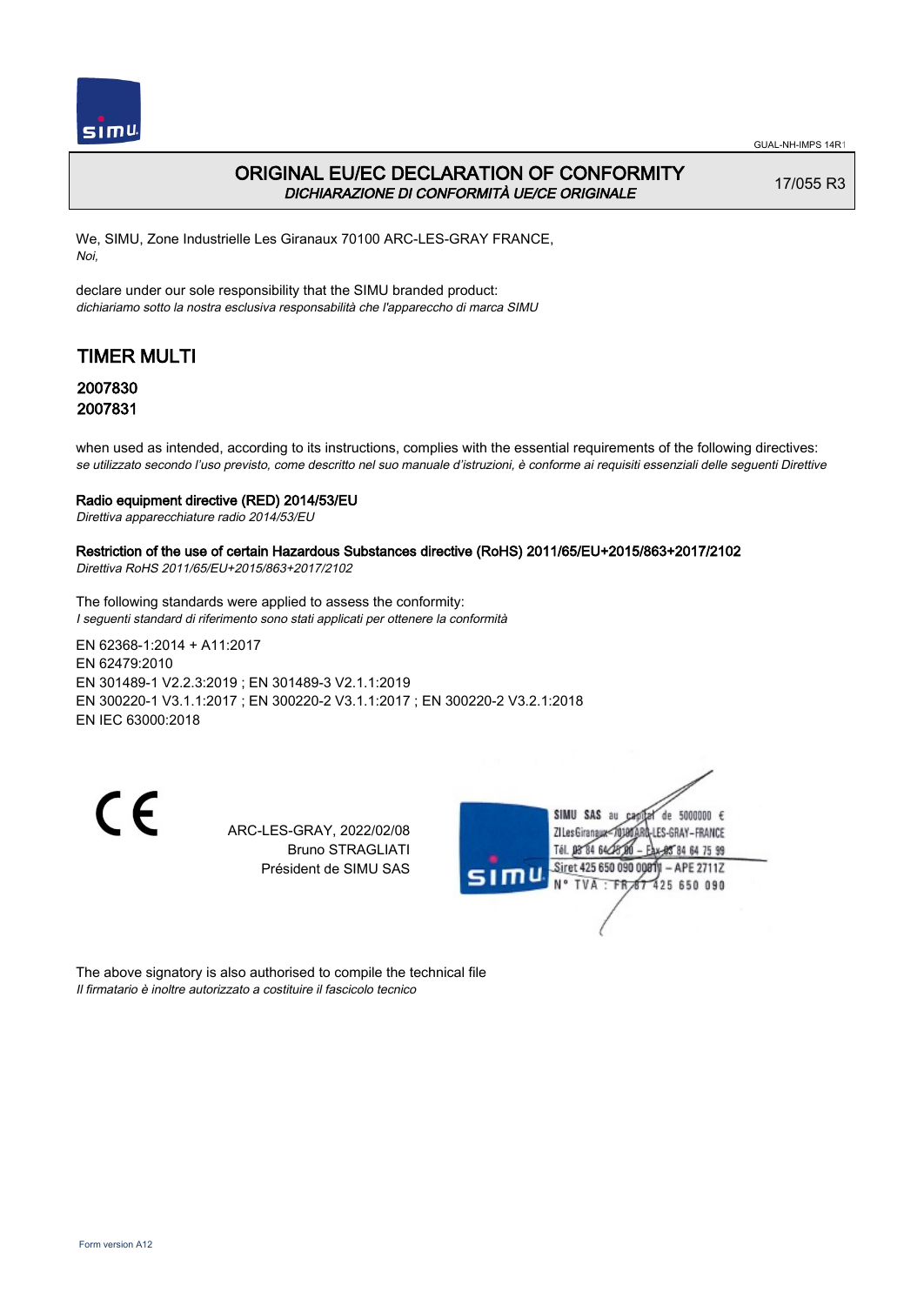

## ORIGINAL EU/EC DECLARATION OF CONFORMITY ОРИГИНАЛНА EU/EC ДЕКЛАРАЦИЯ ЗА СЪОТВЕТСТВИЕ

17/055 R3

We, SIMU, Zone Industrielle Les Giranaux 70100 ARC-LES-GRAY FRANCE, Ние,

declare under our sole responsibility that the SIMU branded product: декларираме на своя лична отговорност, че продукт с търговска марка SIMU

# TIMER MULTI

### 2007830 2007831

when used as intended, according to its instructions, complies with the essential requirements of the following directives: когато се използва съобразно предназначението си и в съответствие с инструкциите е в съответствие с основните изисквания на следните директиви

### Radio equipment directive (RED) 2014/53/EU

Директива за радио оборудване 2014/53/EU

### Restriction of the use of certain Hazardous Substances directive (RoHS) 2011/65/EU+2015/863+2017/2102

RoHS Директива относно ограничението на употребата на определени опасни вещества в електрическото и електронното оборудване 2011/65/EU+2015/863+2017/2102

The following standards were applied to assess the conformity: Следните референтни стандарти са приложени за оценяване на съответствието

EN 62368‑1:2014 + A11:2017 EN 62479:2010 EN 301489‑1 V2.2.3:2019 ; EN 301489‑3 V2.1.1:2019 EN 300220‑1 V3.1.1:2017 ; EN 300220‑2 V3.1.1:2017 ; EN 300220‑2 V3.2.1:2018 EN IEC 63000:2018

CE

ARC-LES-GRAY, 2022/02/08 Bruno STRAGLIATI Président de SIMU SAS



The above signatory is also authorised to compile the technical file Гоеподписващия също е упълномощен да съставя техническо досие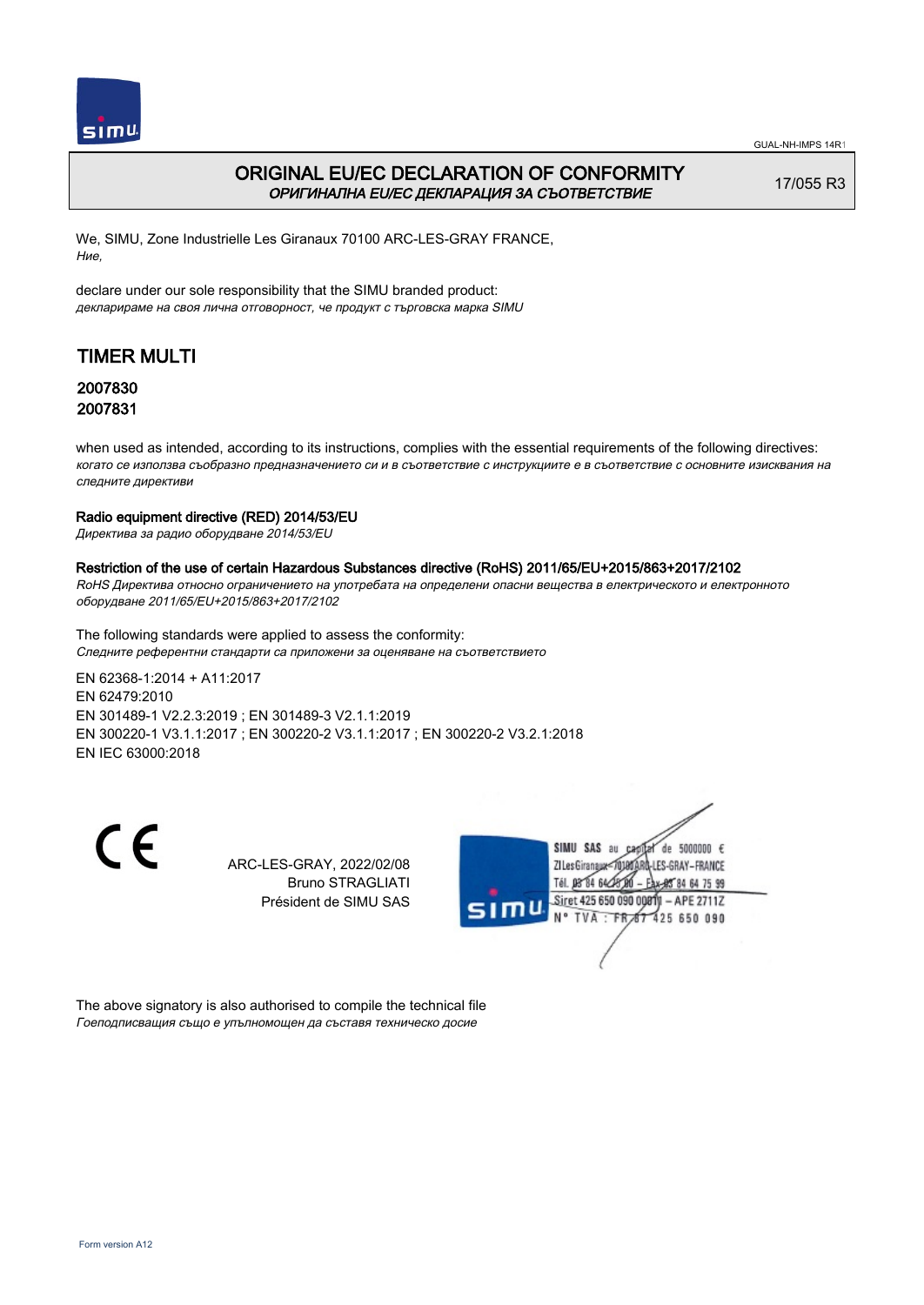

## ORIGINAL EU/EC DECLARATION OF CONFORMITY ORIGINÁLNÍ EU/ES PROHLÁŠENÍ O SHODĚ

17/055 R3

We, SIMU, Zone Industrielle Les Giranaux 70100 ARC-LES-GRAY FRANCE, My,

declare under our sole responsibility that the SIMU branded product: prohlašujeme na svou výlučnou odpovědnost, že výrobek značky SIMU

# TIMER MULTI

### 2007830 2007831

when used as intended, according to its instructions, complies with the essential requirements of the following directives: pokud je používán v souladu s účelem použití a s návodem, splňuje základní požadavky těchto směrnic

### Radio equipment directive (RED) 2014/53/EU

Směrnice o dodávání rádiových zařízení na trh 2014/53/EU

#### Restriction of the use of certain Hazardous Substances directive (RoHS) 2011/65/EU+2015/863+2017/2102

Směrnice o omezení používání některých nebezpečných látek v elektrických a elektronických zařízeních 2011/65/EU+2015/863+2017/2102

The following standards were applied to assess the conformity: Pro posouzení shody byly použity následující normy

EN 62368‑1:2014 + A11:2017 EN 62479:2010 EN 301489‑1 V2.2.3:2019 ; EN 301489‑3 V2.1.1:2019 EN 300220‑1 V3.1.1:2017 ; EN 300220‑2 V3.1.1:2017 ; EN 300220‑2 V3.2.1:2018 EN IEC 63000:2018

CE

ARC-LES-GRAY, 2022/02/08 Bruno STRAGLIATI Président de SIMU SAS



The above signatory is also authorised to compile the technical file Výše uvedená osoba je také osoba pověřená sestavením technické dokumentace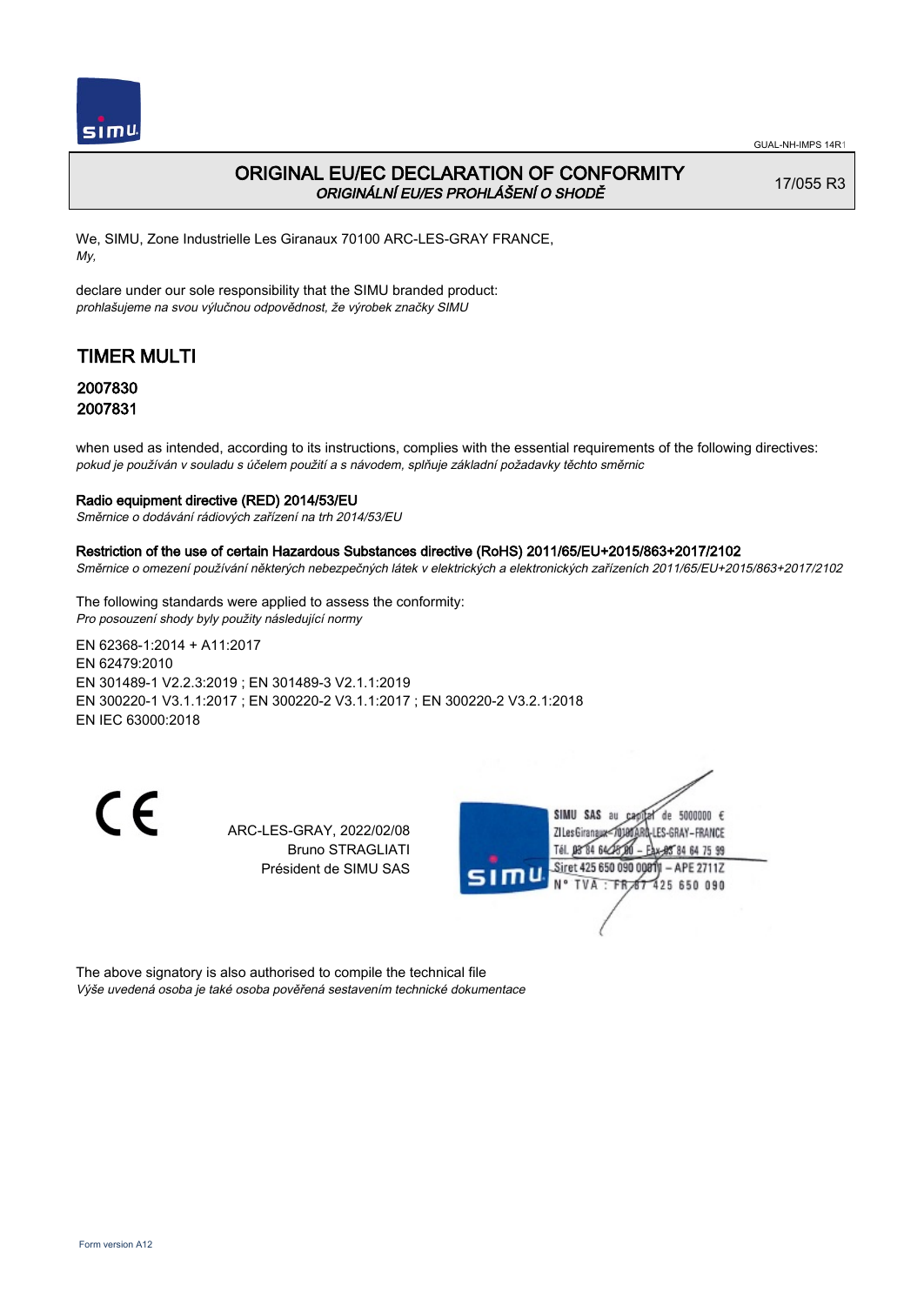

## ORIGINAL EU/EC DECLARATION OF CONFORMITY ORIGINAL EU/EF-OVERENSSTEMMELSESERKLÆRING

17/055 R3

We, SIMU, Zone Industrielle Les Giranaux 70100 ARC-LES-GRAY FRANCE, Vi,

declare under our sole responsibility that the SIMU branded product: erklærer som eneansvarlige, at SIMU mærkede produkter

## TIMER MULTI

### 2007830 2007831

when used as intended, according to its instructions, complies with the essential requirements of the following directives: når det anvendes efter hensigten, efter dennes instrukser, overholder kravene i følgende direktiver

### Radio equipment directive (RED) 2014/53/EU

Radioudstyrsdirektivet 2014/53/EU

### Restriction of the use of certain Hazardous Substances directive (RoHS) 2011/65/EU+2015/863+2017/2102

RoHS direktiv 2011/65/EU+2015/863+2017/2102

The following standards were applied to assess the conformity: Referencestandarderne der følger blev anvendt til at vurdere overholdelsen

EN 62368‑1:2014 + A11:2017 EN 62479:2010 EN 301489‑1 V2.2.3:2019 ; EN 301489‑3 V2.1.1:2019 EN 300220‑1 V3.1.1:2017 ; EN 300220‑2 V3.1.1:2017 ; EN 300220‑2 V3.2.1:2018 EN IEC 63000:2018

CE

ARC-LES-GRAY, 2022/02/08 Bruno STRAGLIATI Président de SIMU SAS



The above signatory is also authorised to compile the technical file Personen nævnt ovenfor er også godkendt til at udarbejde det tekniske dossier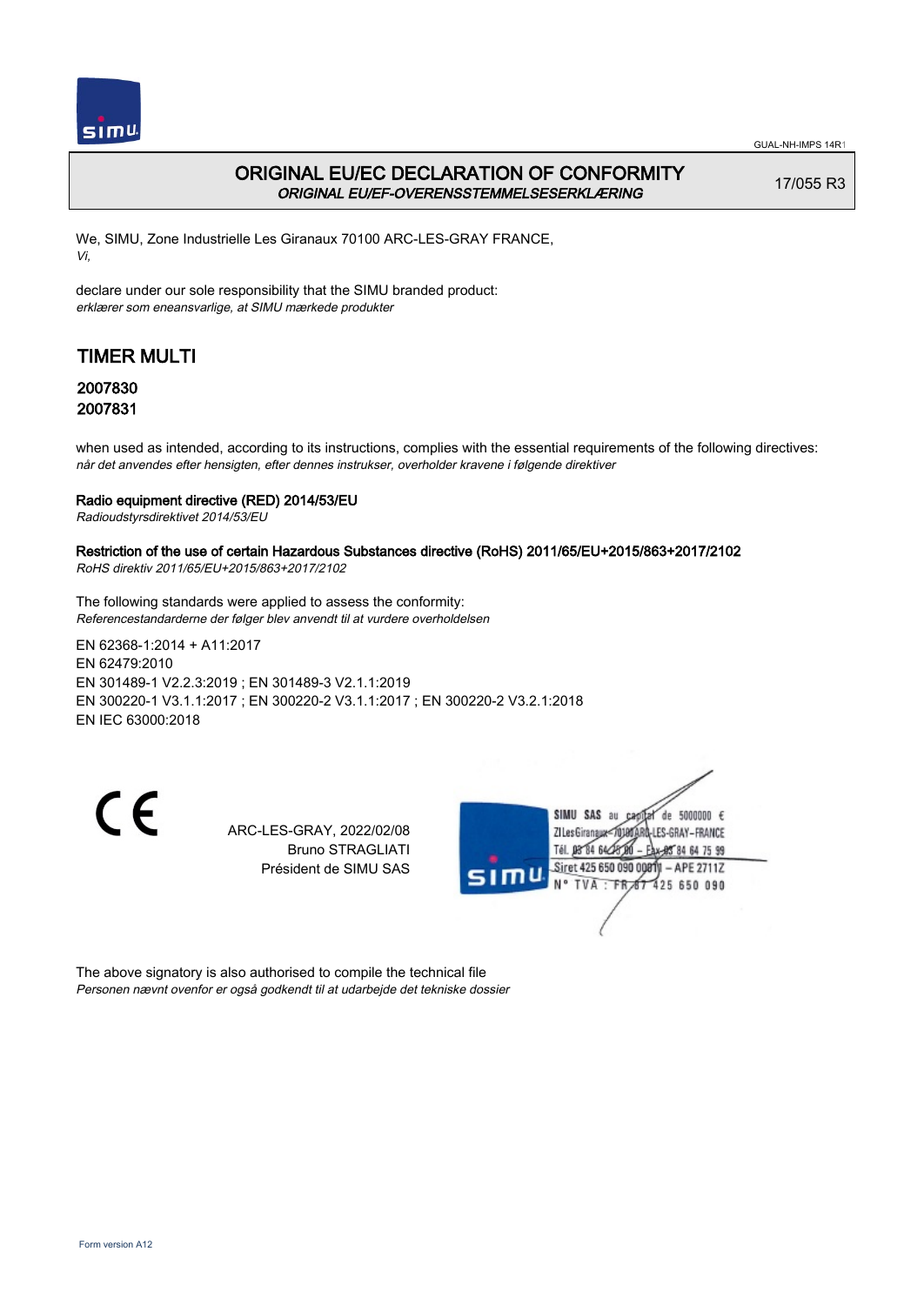

## ORIGINAL EU/EC DECLARATION OF CONFORMITY EL/EK VASTAVUSDEKLARATSIOON

17/055 R3

We, SIMU, Zone Industrielle Les Giranaux 70100 ARC-LES-GRAY FRANCE, Meie,

declare under our sole responsibility that the SIMU branded product: kinnitame kogu vastutusega, et SIMU kaubamärgiga tooted

# TIMER MULTI

### 2007830 2007831

when used as intended, according to its instructions, complies with the essential requirements of the following directives: kui kasutatakse eesmärgipäraselt ja juhiste kohaselt, vastavad käesoleva direktiivi põhinõuetele

#### Radio equipment directive (RED) 2014/53/EU

Direktiiv raadioseadmete turul kättesaadavuse kohta 2014/53/EU

#### Restriction of the use of certain Hazardous Substances directive (RoHS) 2011/65/EU+2015/863+2017/2102

RoHs direktiiv ohtlike ainete kasutamise piirangute kohta elektri- ja elektroonikaseadmetes 2011/65/EU+2015/863+2017/2102

The following standards were applied to assess the conformity: Vastavusdeklaratsiooni hindamiseks kasutatakse järgmisi standardeid

EN 62368‑1:2014 + A11:2017 EN 62479:2010 EN 301489‑1 V2.2.3:2019 ; EN 301489‑3 V2.1.1:2019 EN 300220‑1 V3.1.1:2017 ; EN 300220‑2 V3.1.1:2017 ; EN 300220‑2 V3.2.1:2018 EN IEC 63000:2018

CE

ARC-LES-GRAY, 2022/02/08 Bruno STRAGLIATI Président de SIMU SAS



The above signatory is also authorised to compile the technical file Eelpool nimetatud isik on volitatud koostama tehnilist dokumentatsiooni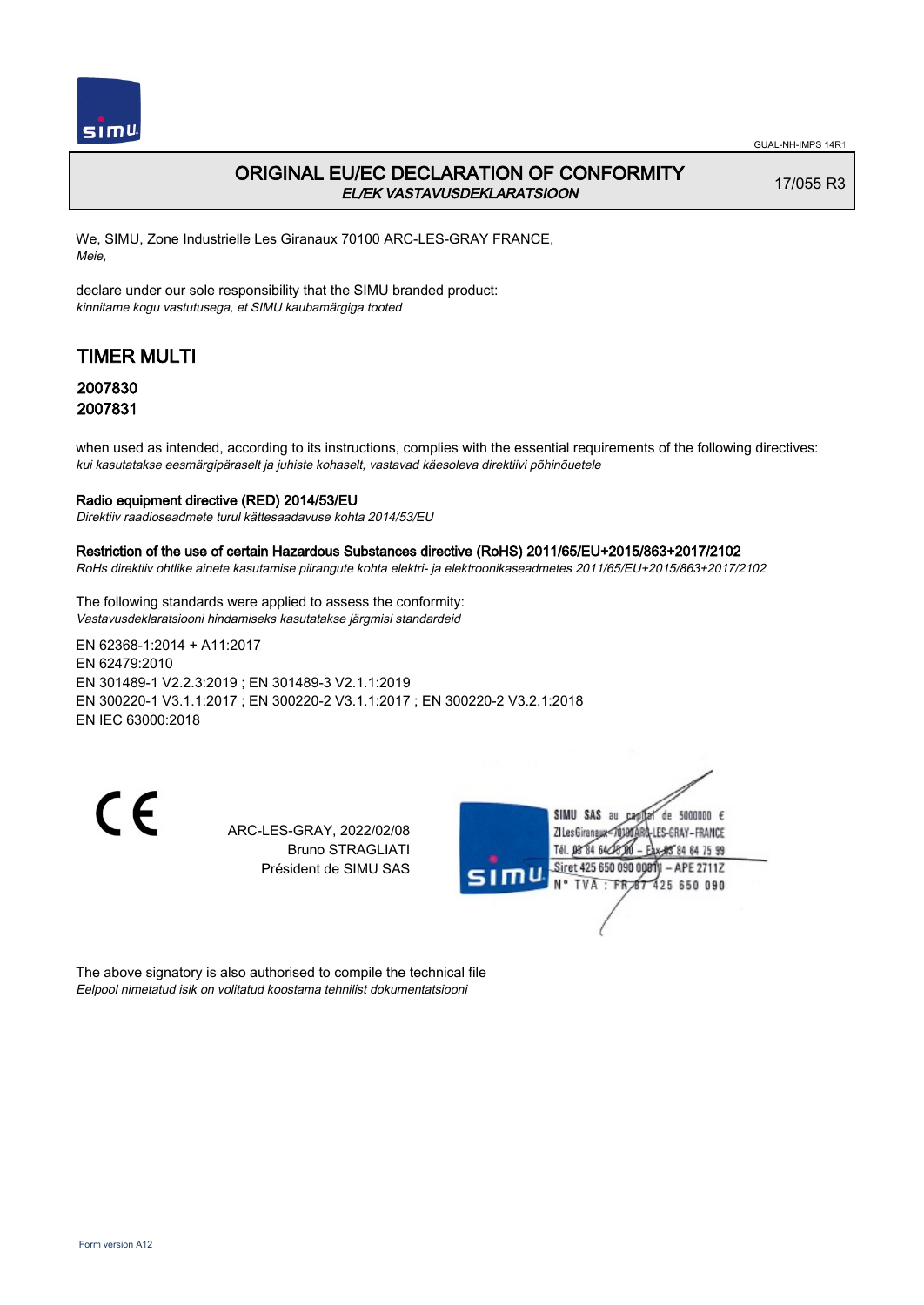

GUAL-NH-IMPS 14R1

## ORIGINAL EU/EC DECLARATION OF CONFORMITY ALKUPERÄISET EU/EY-VAATIMUSTENMUKAISUUSVAKUUTUS

17/055 R3

We, SIMU, Zone Industrielle Les Giranaux 70100 ARC-LES-GRAY FRANCE, Me,

declare under our sole responsibility that the SIMU branded product: vakuutamme omalla vastuullamme, että SIMU merkkituote

# TIMER MULTI

## 2007830 2007831

when used as intended, according to its instructions, complies with the essential requirements of the following directives: kun käytettynä oikein ja sen ohjeiden mukaan, noudattaa seuraavien direktiivien olennaisia vaatimuksia

### Radio equipment directive (RED) 2014/53/EU

Radiolaitteiden direktiivin 2014/53/EU

### Restriction of the use of certain Hazardous Substances directive (RoHS) 2011/65/EU+2015/863+2017/2102

RoHS direktiivin 2011/65/EU+2015/863+2017/2102

The following standards were applied to assess the conformity: Seuraavia viitestandardeja sovellettiin vaatimustenmukaisuusvakuutusta arvioitaessa

EN 62368‑1:2014 + A11:2017 EN 62479:2010 EN 301489‑1 V2.2.3:2019 ; EN 301489‑3 V2.1.1:2019 EN 300220‑1 V3.1.1:2017 ; EN 300220‑2 V3.1.1:2017 ; EN 300220‑2 V3.2.1:2018 EN IEC 63000:2018

CE

ARC-LES-GRAY, 2022/02/08 Bruno STRAGLIATI Président de SIMU SAS



The above signatory is also authorised to compile the technical file Yllä allekirjoittaja on myös valtuutettu kokoamaan teknisten tiedostojen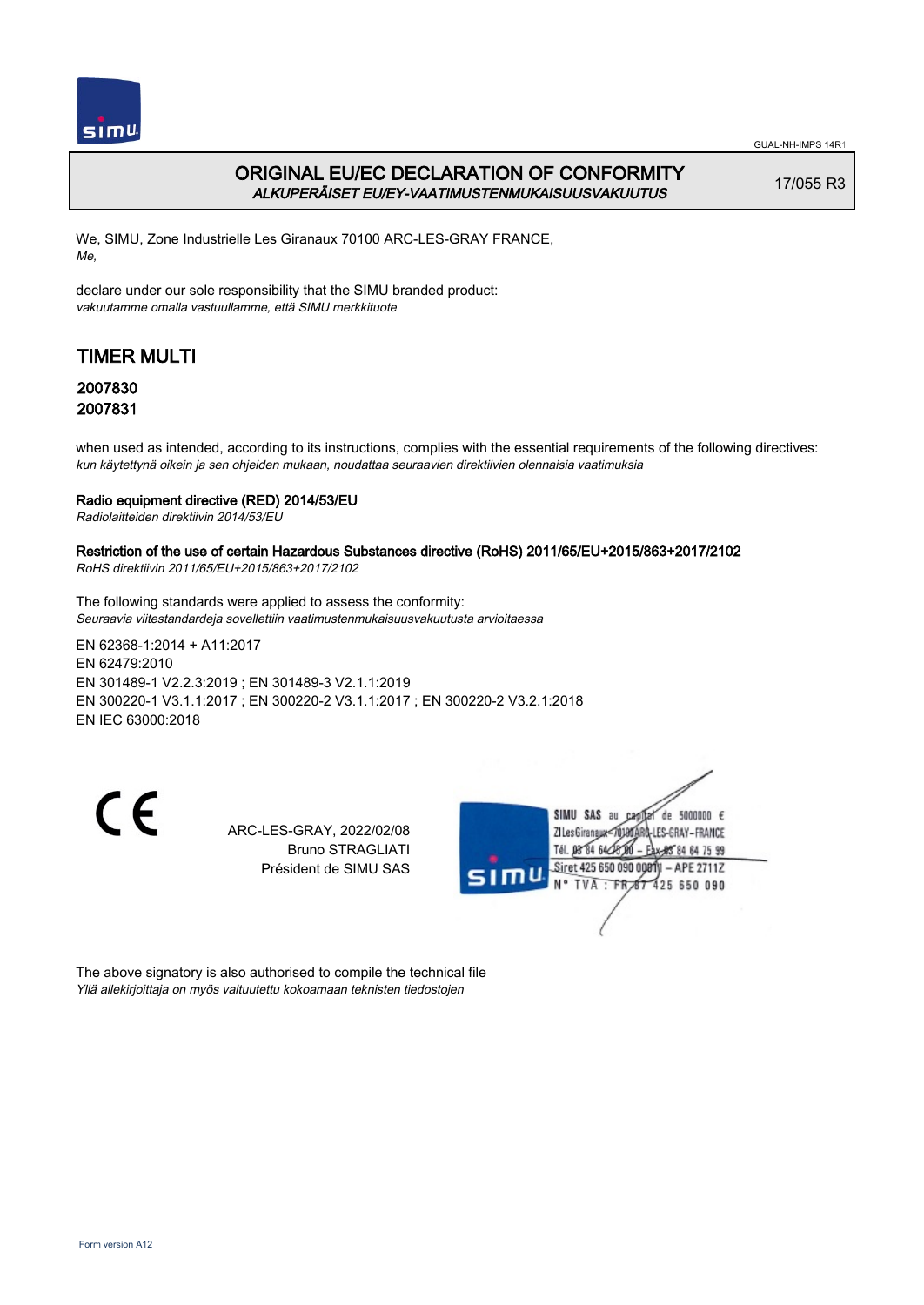

### ORIGINAL EU/EC DECLARATION OF CONFORMITY ΠΡΩΤΟΤΥΠΟ ΔΗΛΩΣΗ ΣΥΜΜΟΡΦΩΣΗΣ ΕΕ/EK

17/055 R3

We, SIMU, Zone Industrielle Les Giranaux 70100 ARC-LES-GRAY FRANCE, εμείς,

declare under our sole responsibility that the SIMU branded product: Δηλώνουμε αναλαμβάνοντας την αποκλειστική ευθύνη ότι το επώνυμο προϊόν SIMU

# TIMER MULTI

### 2007830 2007831

when used as intended, according to its instructions, complies with the essential requirements of the following directives: όταν χρησιμοποιείται όπως έχει προβλεφθεί, σύμφωνα με τις οδηγίες του, συμφωνεί με τις βασικές απαιτήσεις των ακόλουθων οδηγιών

### Radio equipment directive (RED) 2014/53/EU

Οδηγία ραδιοεξοπλισμού 2014/53/EU

## Restriction of the use of certain Hazardous Substances directive (RoHS) 2011/65/EU+2015/863+2017/2102

Οδηγίας RoHS 2011/65/EU+2015/863+2017/2102

The following standards were applied to assess the conformity: Τα πρότυπα αναφοράς που ακολουθούν εφαρμόστηκαν με σκοπό την αξιολόγηση της συμμόρφωσης

EN 62368‑1:2014 + A11:2017 EN 62479:2010 EN 301489‑1 V2.2.3:2019 ; EN 301489‑3 V2.1.1:2019 EN 300220‑1 V3.1.1:2017 ; EN 300220‑2 V3.1.1:2017 ; EN 300220‑2 V3.2.1:2018 EN IEC 63000:2018

CE

ARC-LES-GRAY, 2022/02/08 Bruno STRAGLIATI Président de SIMU SAS



The above signatory is also authorised to compile the technical file Το πρόσωπο που αναφέρεται παραπάνω είναι επίσης εξουσιοδοτημένο να καταρτίσει τον τεχνικό φάκελο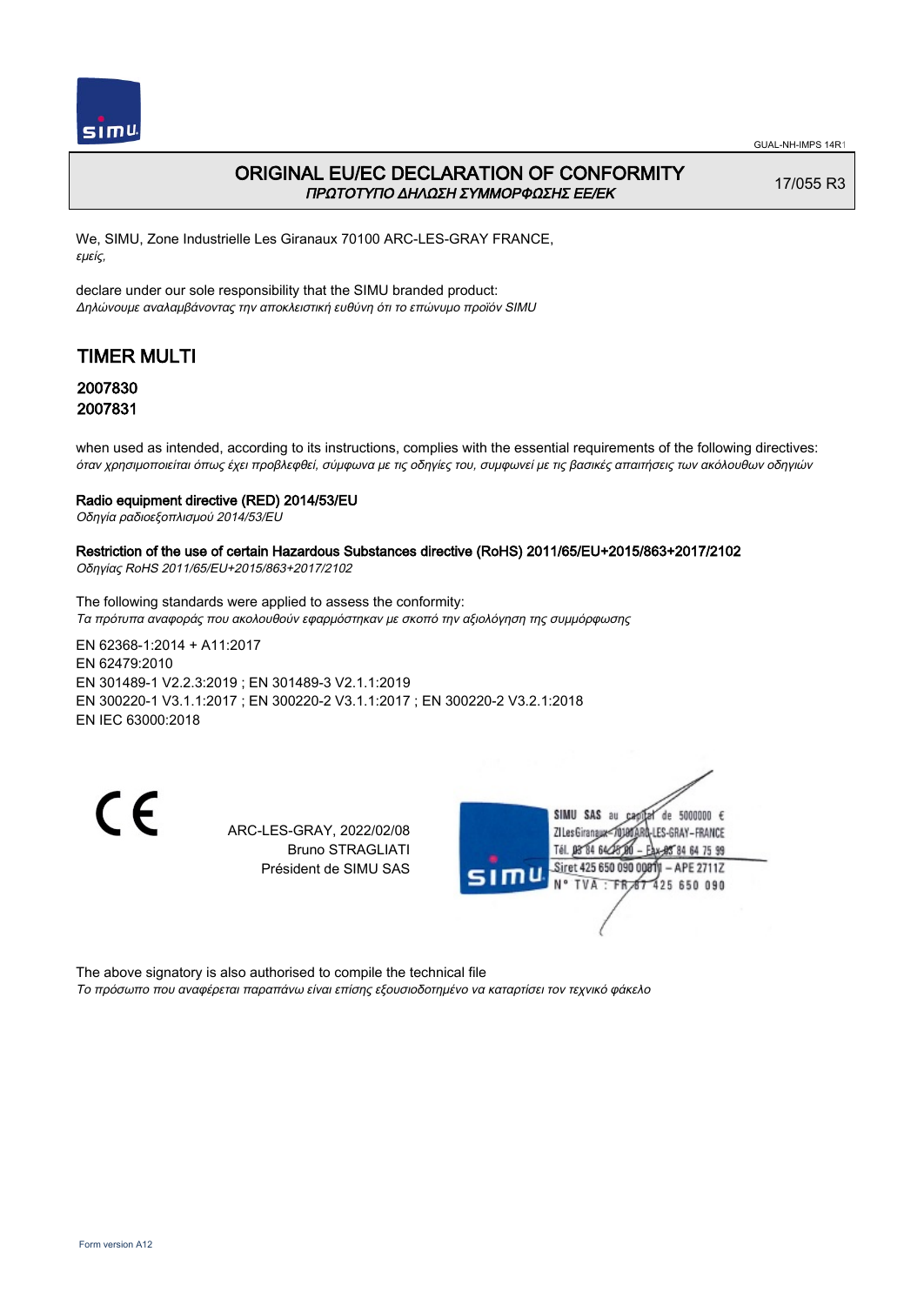

## ORIGINAL EU/EC DECLARATION OF CONFORMITY ORGINALNA EU/EC DEKLARACIJA O USKLAĐENOSTI

17/055 R3

We, SIMU, Zone Industrielle Les Giranaux 70100 ARC-LES-GRAY FRANCE, Mi,

declare under our sole responsibility that the SIMU branded product: izjavljujemo pod punom odgovornošču da je proizvod marke SIMU

# TIMER MULTI

### 2007830 2007831

when used as intended, according to its instructions, complies with the essential requirements of the following directives: ako se upotrebljava prema namjeni, prema važećim uputama, usklađen sa prijeko potrebnim zahtijevima slijedećih direktiva

### Radio equipment directive (RED) 2014/53/EU

Direktiva za radijsku opremu 2014/53/EU

### Restriction of the use of certain Hazardous Substances directive (RoHS) 2011/65/EU+2015/863+2017/2102

Direktiva RoHS 2011/65/EU+2015/863+2017/2102

The following standards were applied to assess the conformity: Slijedeće reference standarda se primjenjuju da se odredi usklađenost

EN 62368‑1:2014 + A11:2017 EN 62479:2010 EN 301489‑1 V2.2.3:2019 ; EN 301489‑3 V2.1.1:2019 EN 300220‑1 V3.1.1:2017 ; EN 300220‑2 V3.1.1:2017 ; EN 300220‑2 V3.2.1:2018 EN IEC 63000:2018

CE

ARC-LES-GRAY, 2022/02/08 Bruno STRAGLIATI Président de SIMU SAS



The above signatory is also authorised to compile the technical file Gore navedeni potpisnik također je ovlašten za sastavljanje tehničkog dokumenta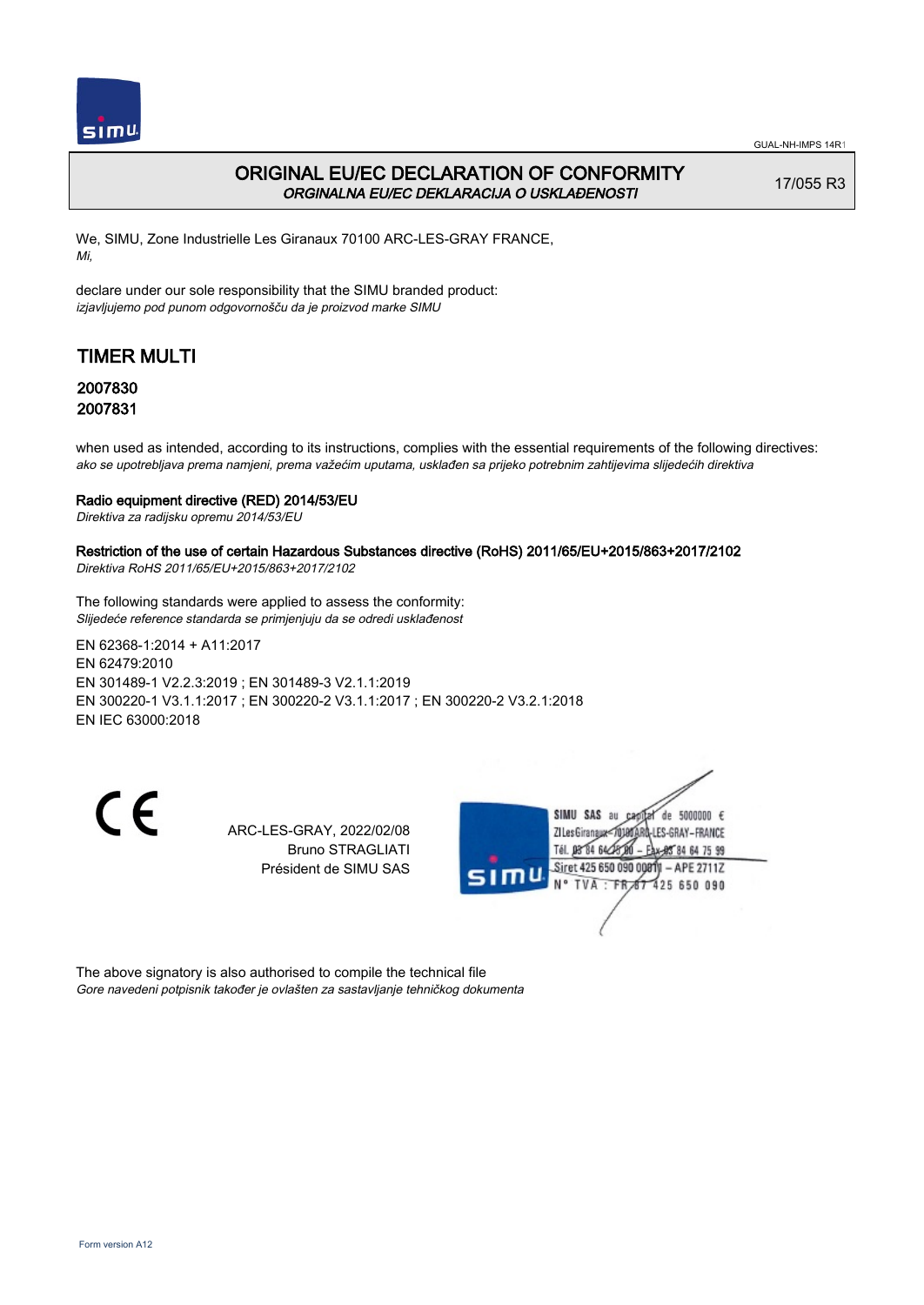

### ORIGINAL EU/EC DECLARATION OF CONFORMITY Eredeti EU/CE Megfelelőségi Nyilatkozat

17/055 R3

We, SIMU, Zone Industrielle Les Giranaux 70100 ARC-LES-GRAY FRANCE, Alulírott,

declare under our sole responsibility that the SIMU branded product: felelősségünk teljes tudatában kijelentjük, hogy a szóban forgó SIMU termék

# TIMER MULTI

### 2007830 2007831

when used as intended, according to its instructions, complies with the essential requirements of the following directives: megfelel, az alábbi irányelvekben megfogalmazott alapvető követelményeknek

#### Radio equipment directive (RED) 2014/53/EU

A rádióberendezésekről szóló irányelv 2014/53/EU

### Restriction of the use of certain Hazardous Substances directive (RoHS) 2011/65/EU+2015/863+2017/2102

RoHS irányelv 2011/65/EU+2015/863+2017/2102

The following standards were applied to assess the conformity: A megfelelőség biztosításának érdekében az alábbi szabványok kerültek alkalmazásra

EN 62368‑1:2014 + A11:2017 EN 62479:2010 EN 301489‑1 V2.2.3:2019 ; EN 301489‑3 V2.1.1:2019 EN 300220‑1 V3.1.1:2017 ; EN 300220‑2 V3.1.1:2017 ; EN 300220‑2 V3.2.1:2018 EN IEC 63000:2018

CE

ARC-LES-GRAY, 2022/02/08 Bruno STRAGLIATI Président de SIMU SAS



The above signatory is also authorised to compile the technical file A fent említett aláíró is jogosult a műszaki dokumentáció összeállítására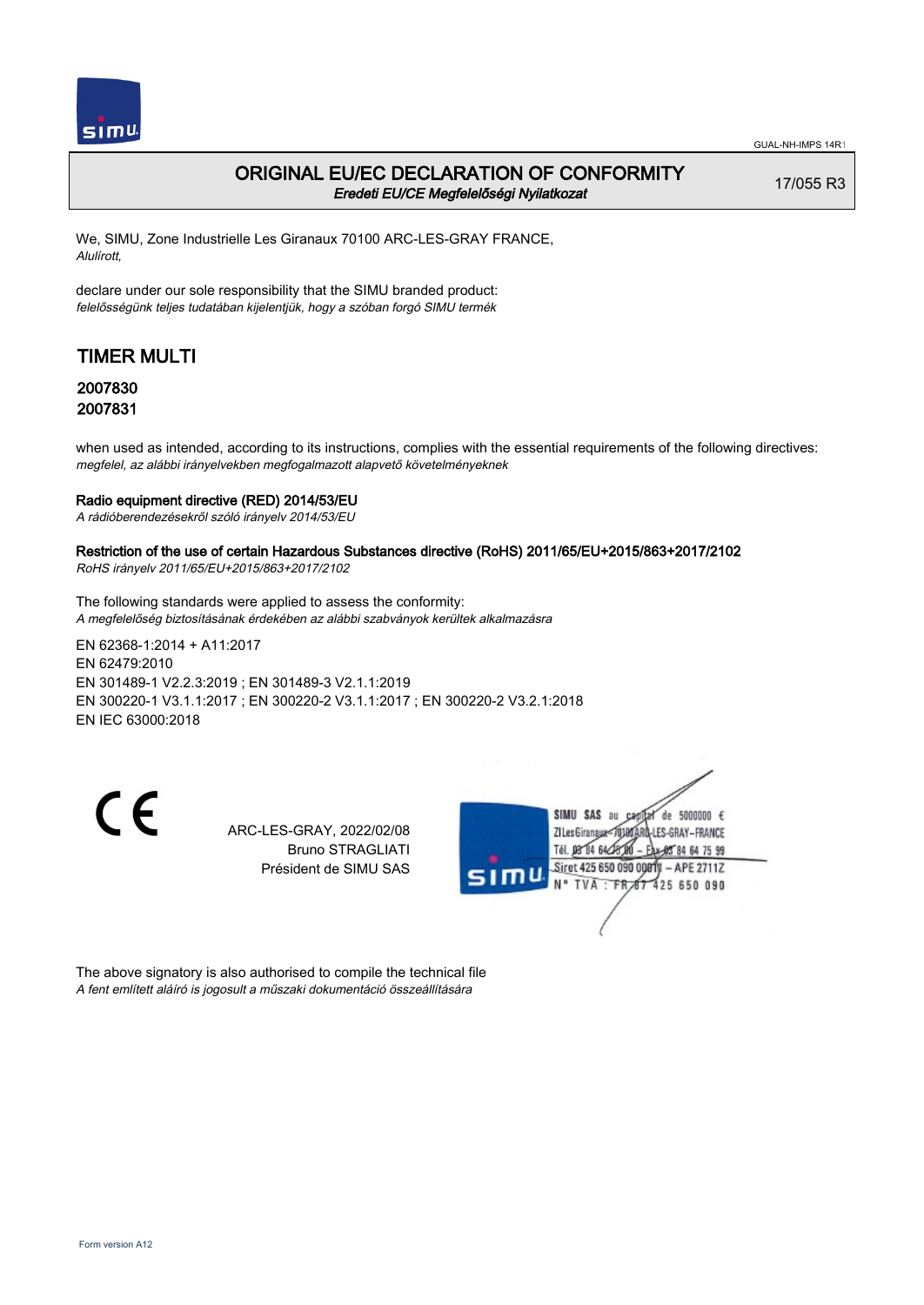

## ORIGINAL EU/EC DECLARATION OF CONFORMITY ORIGINALI ES/EB ATITIKTIES DEKLARACIJA

17/055 R3

We, SIMU, Zone Industrielle Les Giranaux 70100 ARC-LES-GRAY FRANCE, Mes,

declare under our sole responsibility that the SIMU branded product: atsakingai deklaruojame, kad SIMU kompanijos produktas

# TIMER MULTI

### 2007830 2007831

when used as intended, according to its instructions, complies with the essential requirements of the following directives: naudojamas pagal paskirtį, pagal gamintojo instrukcijas, atitinka esminius šių Direktyvų reikalavimus

### Radio equipment directive (RED) 2014/53/EU

Radijo ryšio įrenginių direktyva 2014/53/EU

### Restriction of the use of certain Hazardous Substances directive (RoHS) 2011/65/EU+2015/863+2017/2102

PMNA (RoHS) direktyva 2011/65/EU+2015/863+2017/2102

The following standards were applied to assess the conformity: Įverinti deklaruojamą atitiktį buvo taikomi toliau nurodyti standartai

EN 62368‑1:2014 + A11:2017 EN 62479:2010 EN 301489‑1 V2.2.3:2019 ; EN 301489‑3 V2.1.1:2019 EN 300220‑1 V3.1.1:2017 ; EN 300220‑2 V3.1.1:2017 ; EN 300220‑2 V3.2.1:2018 EN IEC 63000:2018

CE

ARC-LES-GRAY, 2022/02/08 Bruno STRAGLIATI Président de SIMU SAS



The above signatory is also authorised to compile the technical file Asmuo, pasirašęs šią deklaraciją, taip pat turi įgaliojimą sudaryti techninę bylą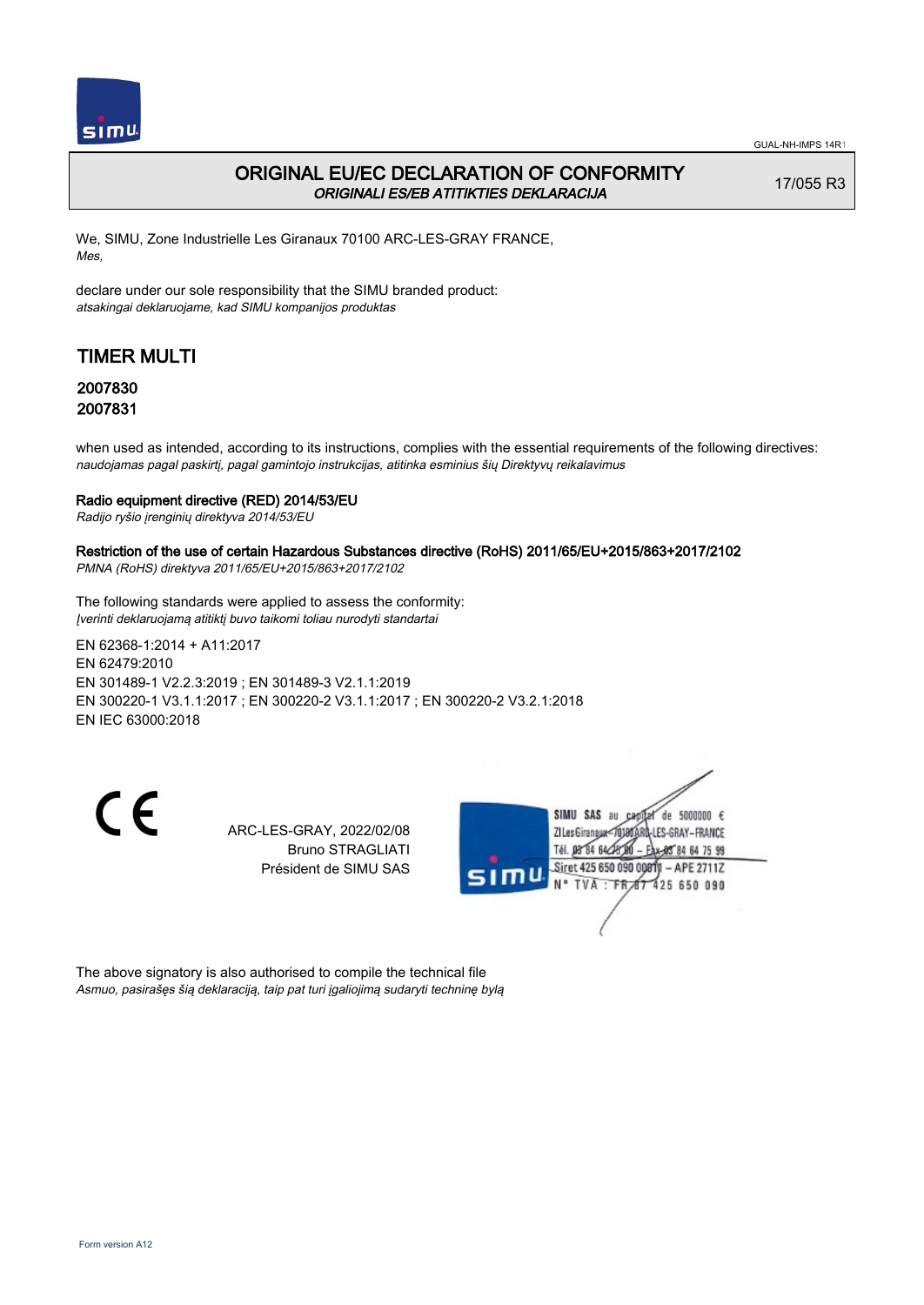

## ORIGINAL EU/EC DECLARATION OF CONFORMITY ES/EK ATBILSTĪBAS DEKLARĀCIJA

17/055 R3

We, SIMU, Zone Industrielle Les Giranaux 70100 ARC-LES-GRAY FRANCE, Mēs,

declare under our sole responsibility that the SIMU branded product: ar pilnu atbildību, apliecinām, ka SIMU zīmola produkti,

# TIMER MULTI

### 2007830 2007831

when used as intended, according to its instructions, complies with the essential requirements of the following directives: ja tie tiek lietoti saskaņā ar norādījumiem, atbilst šo direktīvu pamatprasībām

#### Radio equipment directive (RED) 2014/53/EU

Direktīva par radioiekārtu pieejamību tirgū 2014/53/EU

#### Restriction of the use of certain Hazardous Substances directive (RoHS) 2011/65/EU+2015/863+2017/2102

RoHs Direktīva par dažādu bīstamu vielu izmantošanas ierobežošanu elektriskās un elektroniskās iekārtās 2011/65/EU+2015/863+2017/2102

The following standards were applied to assess the conformity: Atbilstības deklarācijas novērtēšanai tiek pielietoti sekojoši standarti

EN 62368‑1:2014 + A11:2017 EN 62479:2010 EN 301489‑1 V2.2.3:2019 ; EN 301489‑3 V2.1.1:2019 EN 300220‑1 V3.1.1:2017 ; EN 300220‑2 V3.1.1:2017 ; EN 300220‑2 V3.2.1:2018 EN IEC 63000:2018

 $\epsilon$ 

ARC-LES-GRAY, 2022/02/08 Bruno STRAGLIATI Président de SIMU SAS



The above signatory is also authorised to compile the technical file Iepriekš minētā persona ir pilnvarota sastādīt tehnisko dokumentāciju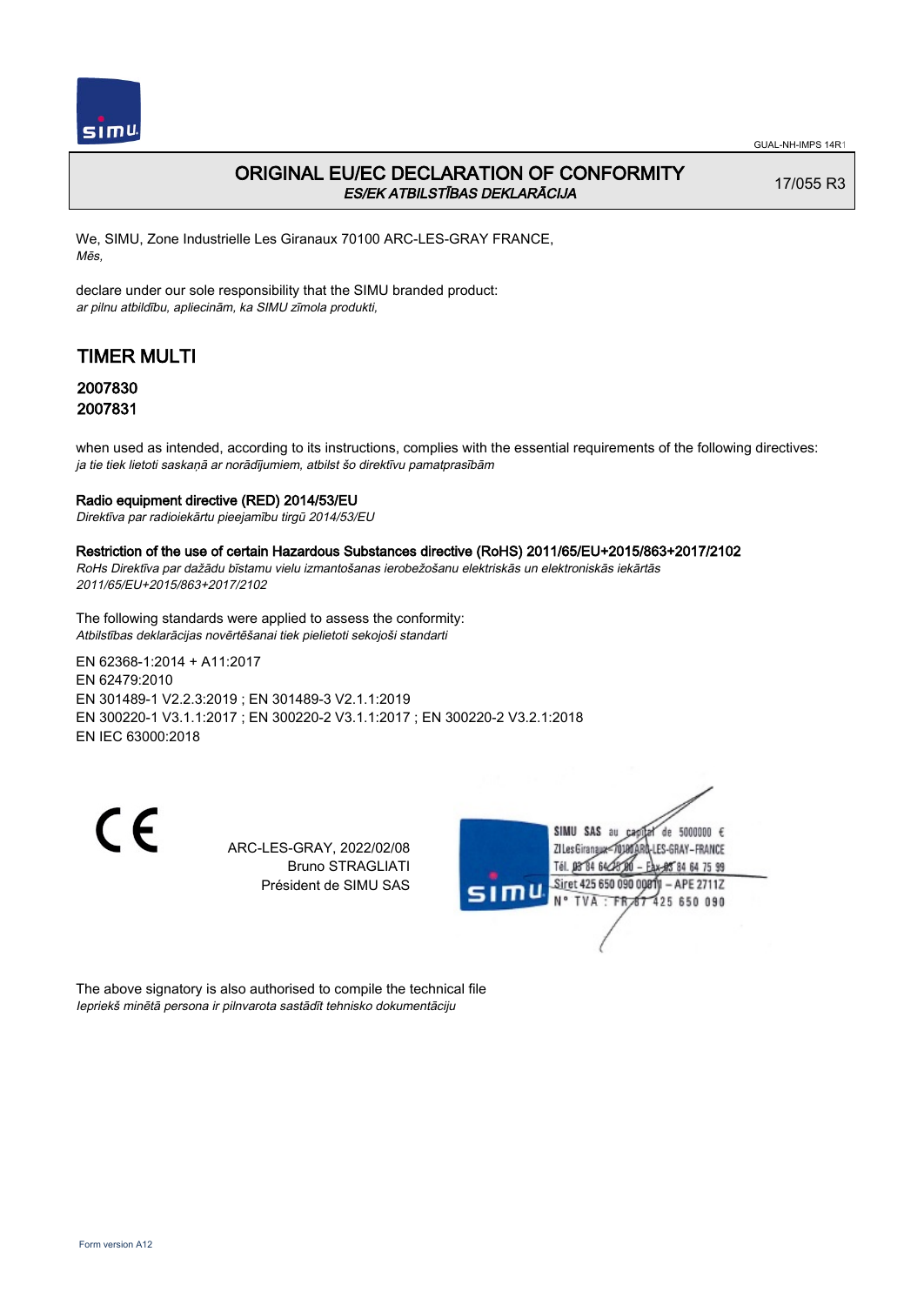

## ORIGINAL EU/EC DECLARATION OF CONFORMITY OORSPRONKELIJKE EU/EG-CONFORMITEITSVERKLARING

17/055 R3

We, SIMU, Zone Industrielle Les Giranaux 70100 ARC-LES-GRAY FRANCE, Wij,

declare under our sole responsibility that the SIMU branded product: verklaren op eigen verantwoordelijkheid dat het produkt van het SIMU

# TIMER MULTI

### 2007830 2007831

when used as intended, according to its instructions, complies with the essential requirements of the following directives: wanneer gebruikt voor de juiste toepassing voldoet aan de essentiële eisen van de volgende richtlijnen

### Radio equipment directive (RED) 2014/53/EU

Richtlijn radioapparatuur 2014/53/EU

## Restriction of the use of certain Hazardous Substances directive (RoHS) 2011/65/EU+2015/863+2017/2102

RoHS Richtlijn 2011/65/EU+2015/863+2017/2102

The following standards were applied to assess the conformity: De volgende referentiestandaarden worden toegepast om de overeenstemming te evalueren

EN 62368‑1:2014 + A11:2017 EN 62479:2010 EN 301489‑1 V2.2.3:2019 ; EN 301489‑3 V2.1.1:2019 EN 300220‑1 V3.1.1:2017 ; EN 300220‑2 V3.1.1:2017 ; EN 300220‑2 V3.2.1:2018 EN IEC 63000:2018

CE

ARC-LES-GRAY, 2022/02/08 Bruno STRAGLIATI Président de SIMU SAS



The above signatory is also authorised to compile the technical file De bovengenoemde persoon is ook bevoegd om het technisch dossier samen te stellen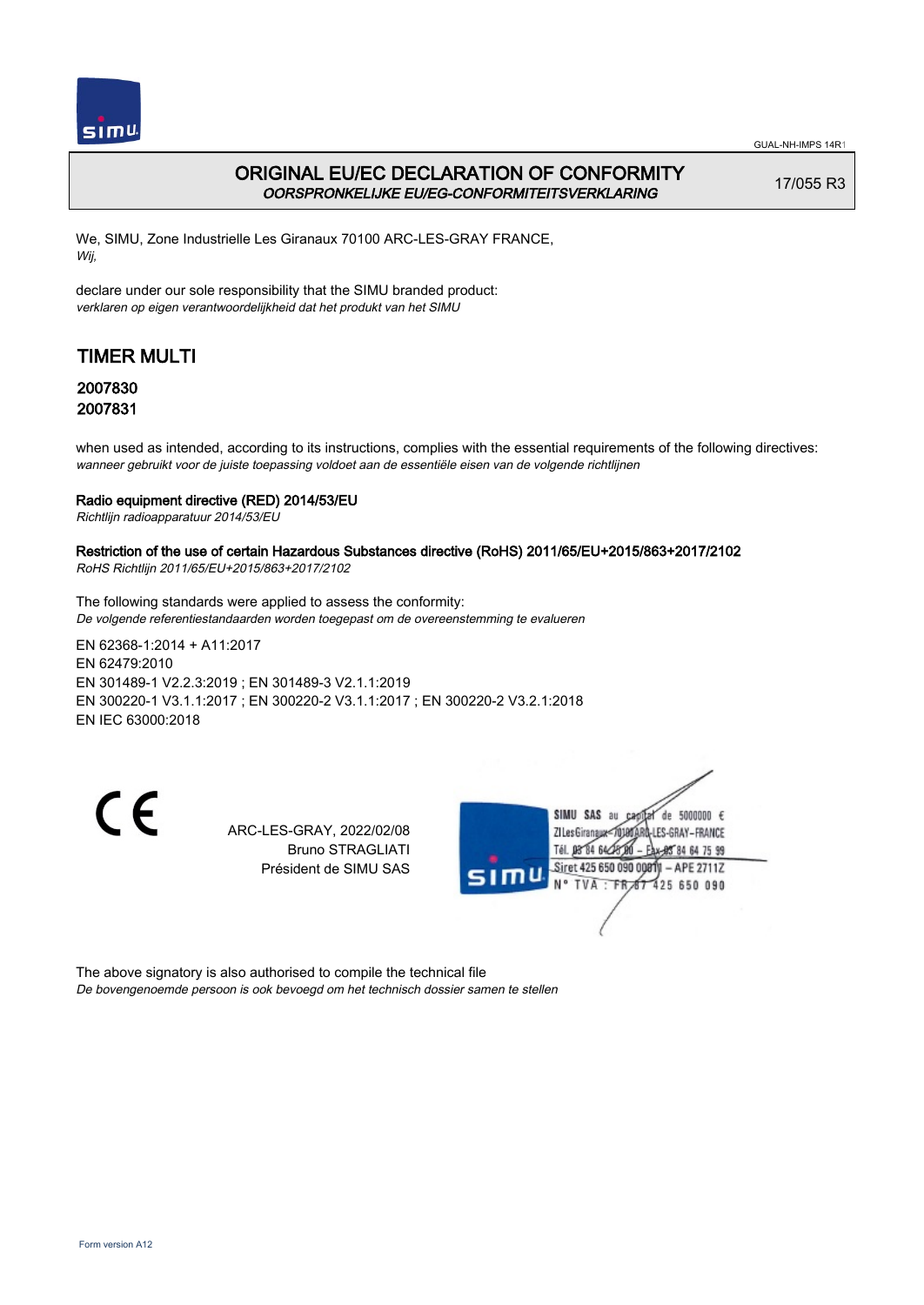

## ORIGINAL EU/EC DECLARATION OF CONFORMITY ORIGINAL EU / CE - ERKLÆRING

17/055 R3

We, SIMU, Zone Industrielle Les Giranaux 70100 ARC-LES-GRAY FRANCE, Vi,

declare under our sole responsibility that the SIMU branded product: erklærer under vårt eneansvar at SIMU merket produkt

# TIMER MULTI

### 2007830 2007831

when used as intended, according to its instructions, complies with the essential requirements of the following directives: når de brukes som forutsatt, i henhold til sin instruks, i samsvar med de grunnlegende kravene i følgende direktiver

### Radio equipment directive (RED) 2014/53/EU

Radioutstyr direktivet 2014/53/EU

### Restriction of the use of certain Hazardous Substances directive (RoHS) 2011/65/EU+2015/863+2017/2102

RoHS-direktivet 2011/65/EU+2015/863+2017/2102

The following standards were applied to assess the conformity: Følgende referansestandarder ble brukt for å vurdere samsvar

EN 62368‑1:2014 + A11:2017 EN 62479:2010 EN 301489‑1 V2.2.3:2019 ; EN 301489‑3 V2.1.1:2019 EN 300220‑1 V3.1.1:2017 ; EN 300220‑2 V3.1.1:2017 ; EN 300220‑2 V3.2.1:2018 EN IEC 63000:2018

CE

ARC-LES-GRAY, 2022/02/08 Bruno STRAGLIATI Président de SIMU SAS



The above signatory is also authorised to compile the technical file Ovennevnte underskrevet fullmakt til å utarbeide den tekniske dokumentasjonen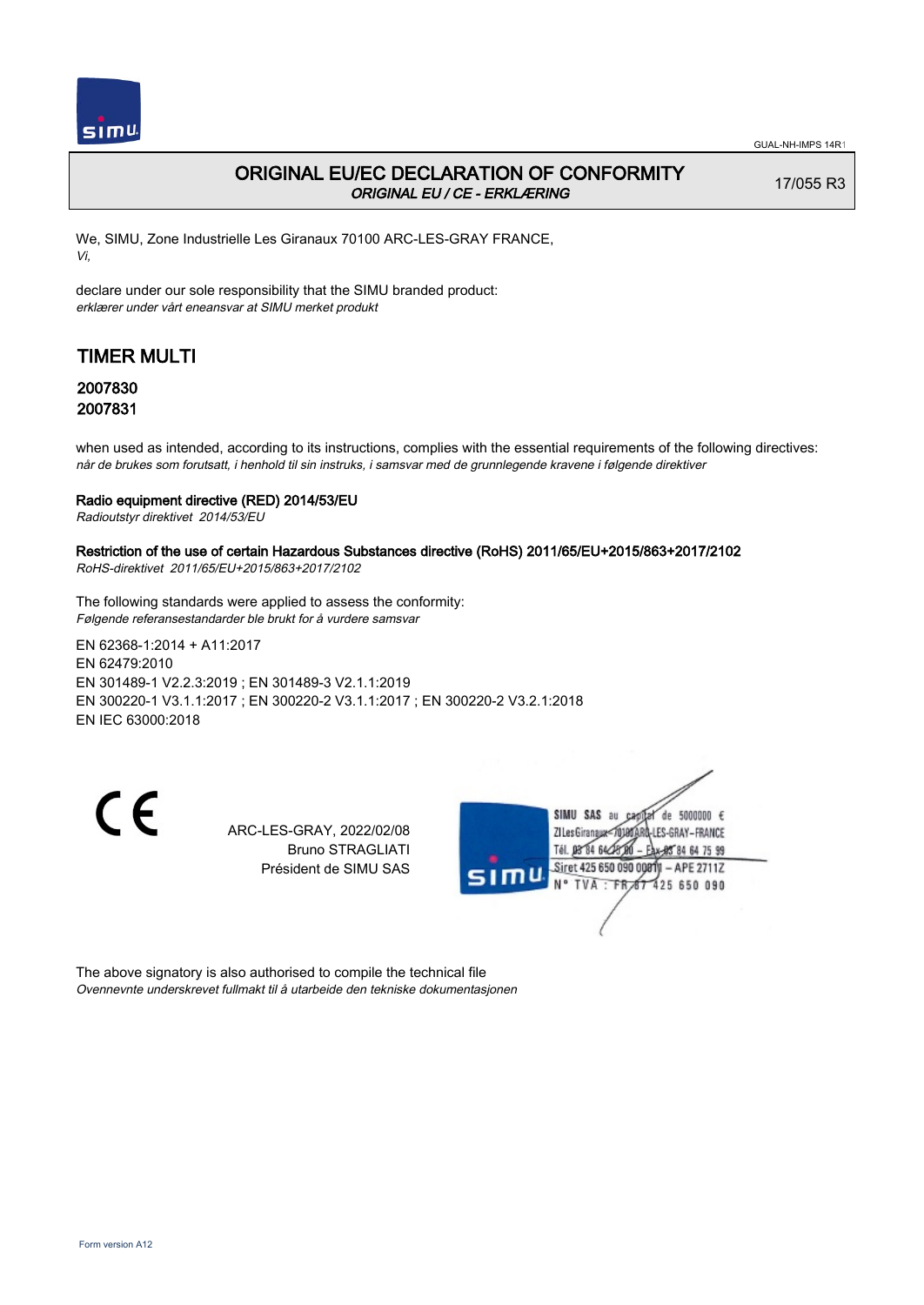

## ORIGINAL EU/EC DECLARATION OF CONFORMITY ORYGINALNA DEKLARACJA ZGODNOŚCI UE/WE

17/055 R3

We, SIMU, Zone Industrielle Les Giranaux 70100 ARC-LES-GRAY FRANCE, My,

declare under our sole responsibility that the SIMU branded product: deklarujemy z pełną odpowiedzialnością, że produkt oznaczony marką SIMU

# TIMER MULTI

### 2007830 2007831

when used as intended, according to its instructions, complies with the essential requirements of the following directives: gdy jest używany zgodnie z przeznaczeniem i instrukcjami, spełnia podstawowe wymagania następujących Dyrektyw

### Radio equipment directive (RED) 2014/53/EU

Dyrektywa o urządzeniach radiowych 2014/53/EU

### Restriction of the use of certain Hazardous Substances directive (RoHS) 2011/65/EU+2015/863+2017/2102

Dyrektywa RoHS 2011/65/EU+2015/863+2017/2102

The following standards were applied to assess the conformity: Do oceny zgodności zostały zastosowane następujące normy

EN 62368‑1:2014 + A11:2017 EN 62479:2010 EN 301489‑1 V2.2.3:2019 ; EN 301489‑3 V2.1.1:2019 EN 300220‑1 V3.1.1:2017 ; EN 300220‑2 V3.1.1:2017 ; EN 300220‑2 V3.2.1:2018 EN IEC 63000:2018

CE

ARC-LES-GRAY, 2022/02/08 Bruno STRAGLIATI Président de SIMU SAS



The above signatory is also authorised to compile the technical file Osoba wskazana powyżej jest również upoważniony do przygotowania dokumentacji technicznej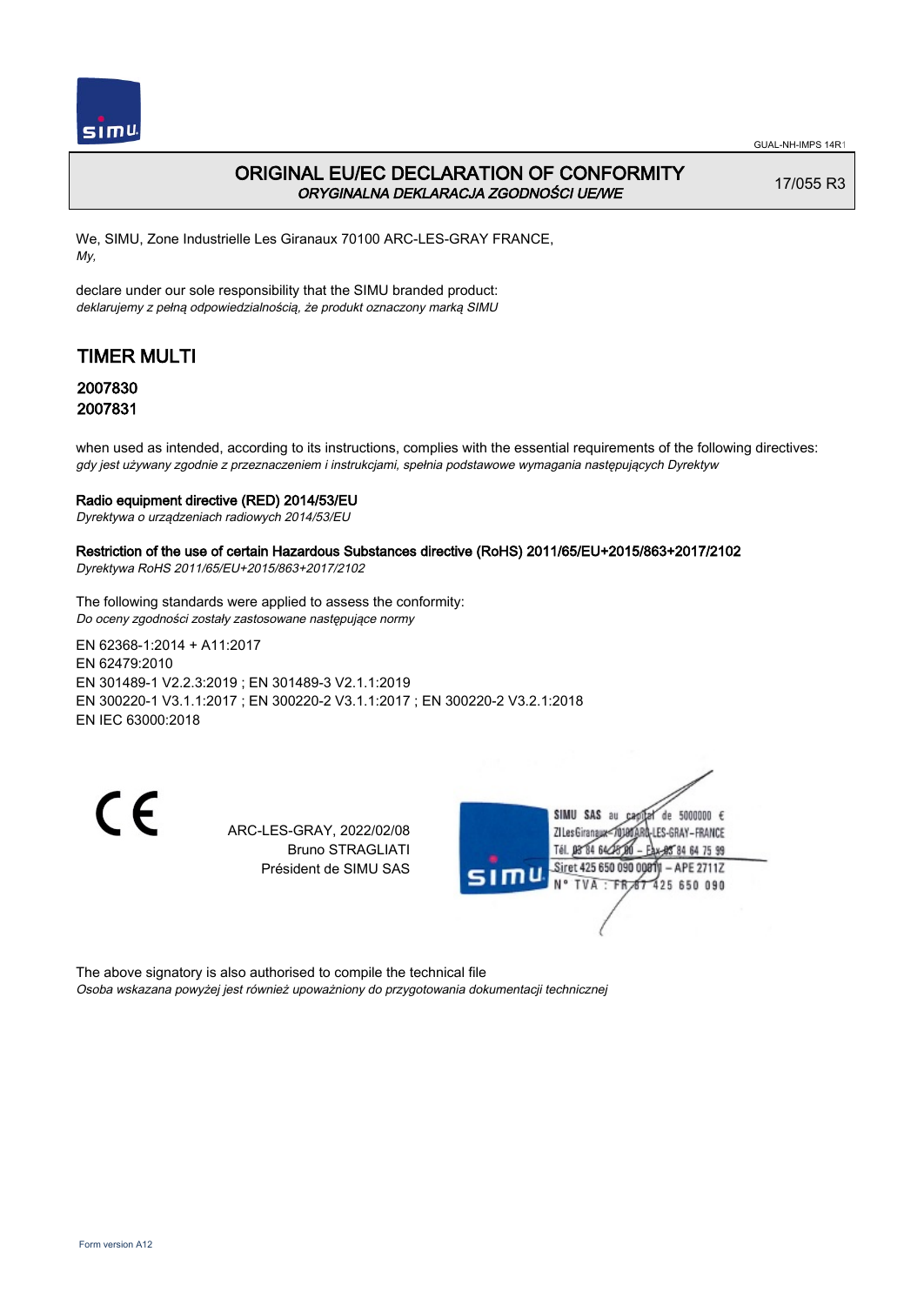

## ORIGINAL EU/EC DECLARATION OF CONFORMITY DECLARAÇÃO UE/CE DE CONFORMIDADE ORIGINAL

17/055 R3

We, SIMU, Zone Industrielle Les Giranaux 70100 ARC-LES-GRAY FRANCE, Nós,

declare under our sole responsibility that the SIMU branded product: declaramos sob nossa única responsabilidade que o dispositivo marca SIMU

# TIMER MULTI

### 2007830 2007831

when used as intended, according to its instructions, complies with the essential requirements of the following directives: Quando utilizado de acordo com sua a aplicação, segundo as suas instruções, cumpre os requisitos essenciais das seguintes diretivas

#### Radio equipment directive (RED) 2014/53/EU

Diretiva equipamentos de rádio 2014/53/EU

## Restriction of the use of certain Hazardous Substances directive (RoHS) 2011/65/EU+2015/863+2017/2102

Diretiva RoHS 2011/65/EU+2015/863+2017/2102

The following standards were applied to assess the conformity: As normas de referência apresentadas em seguida foram aplicadas para avaliar a conformidade

EN 62368‑1:2014 + A11:2017 EN 62479:2010 EN 301489‑1 V2.2.3:2019 ; EN 301489‑3 V2.1.1:2019 EN 300220‑1 V3.1.1:2017 ; EN 300220‑2 V3.1.1:2017 ; EN 300220‑2 V3.2.1:2018 EN IEC 63000:2018

CE

ARC-LES-GRAY, 2022/02/08 Bruno STRAGLIATI Président de SIMU SAS



The above signatory is also authorised to compile the technical file A pessoa nomeada acima também está autorizada a compilar o processo técnico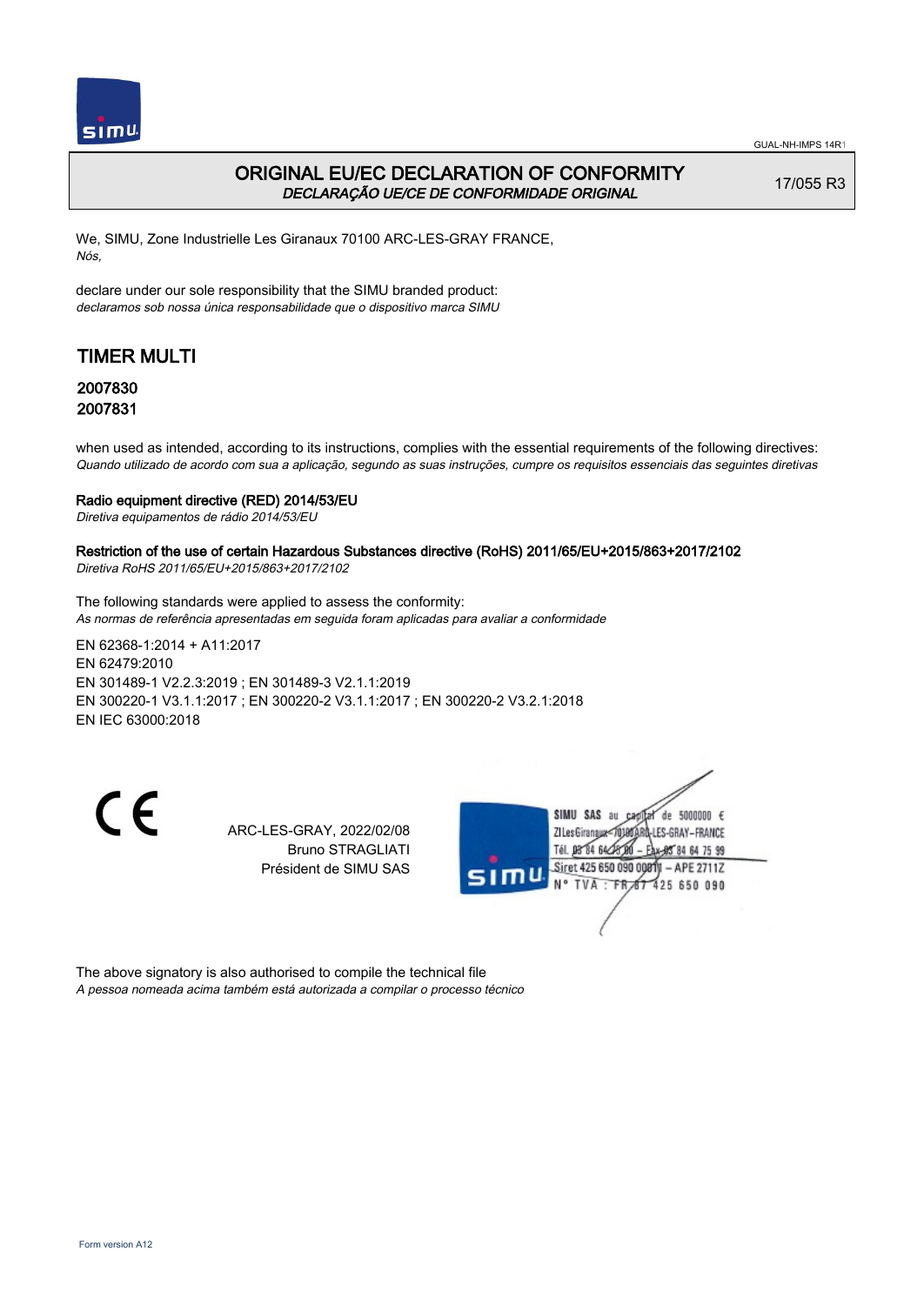

## ORIGINAL EU/EC DECLARATION OF CONFORMITY ORIGINAL EU/EC DECLARAIE DE CONFORMITATE

17/055 R3

We, SIMU, Zone Industrielle Les Giranaux 70100 ARC-LES-GRAY FRANCE, Noi,

declare under our sole responsibility that the SIMU branded product: declarăm pe propria răspundere că produsele marca SIMU

# TIMER MULTI

### 2007830 2007831

when used as intended, according to its instructions, complies with the essential requirements of the following directives: utilizate conform destinaiei lor, aa cum este descris în manualul de utilizare, sunt în conformitate cu cerinele eseniale ale următoarelor directive

### Radio equipment directive (RED) 2014/53/EU

Directiva privind echipamentele radio 2014/53/EU

### Restriction of the use of certain Hazardous Substances directive (RoHS) 2011/65/EU+2015/863+2017/2102

Directiva RoHS 2011/65/EU+2015/863+2017/2102

The following standards were applied to assess the conformity: Următoarele standarde de referină au fost aplicate pentru respectarea conformităii

EN 62368‑1:2014 + A11:2017 EN 62479:2010 EN 301489‑1 V2.2.3:2019 ; EN 301489‑3 V2.1.1:2019 EN 300220‑1 V3.1.1:2017 ; EN 300220‑2 V3.1.1:2017 ; EN 300220‑2 V3.2.1:2018 EN IEC 63000:2018

 $\epsilon$ 

ARC-LES-GRAY, 2022/02/08 Bruno STRAGLIATI Président de SIMU SAS



The above signatory is also authorised to compile the technical file Semnatarul de mai sus este, de asemenea, autorizat să întocmească dosarul tehnic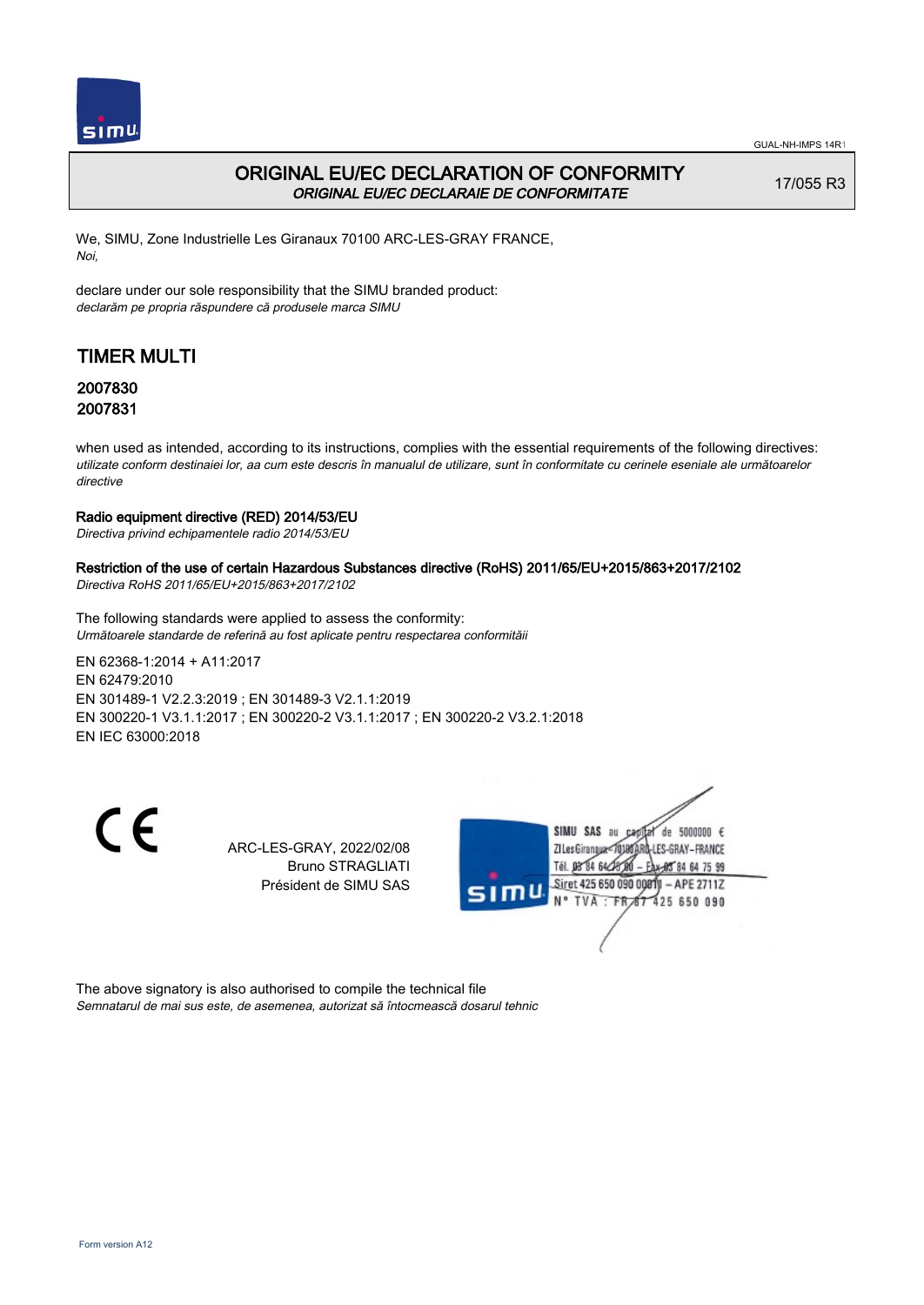

GUAL-NH-IMPS 14R1

## ORIGINAL EU/EC DECLARATION OF CONFORMITY ORIGINAL EU/EG-FÖRSÄKRAN OM ÖVERENSSTÄMMELSE

17/055 R3

We, SIMU, Zone Industrielle Les Giranaux 70100 ARC-LES-GRAY FRANCE, Vi,

declare under our sole responsibility that the SIMU branded product: försäkrar på eget ansvar att produkten av varumärket SIMU

# TIMER MULTI

### 2007830 2007831

when used as intended, according to its instructions, complies with the essential requirements of the following directives: uppfyller de grundläggande kraven i följande direktiv när den används på det sätt som avses, i enlighet med bruksanvisningen

### Radio equipment directive (RED) 2014/53/EU

Direktivet om radioutrustning 2014/53/EU

### Restriction of the use of certain Hazardous Substances directive (RoHS) 2011/65/EU+2015/863+2017/2102

RoHS-direktivet 2011/65/EU+2015/863+2017/2102

The following standards were applied to assess the conformity: Följande referensnormer har tillämpats för att göra en bedömning av överensstämmelsen

EN 62368‑1:2014 + A11:2017 EN 62479:2010 EN 301489‑1 V2.2.3:2019 ; EN 301489‑3 V2.1.1:2019 EN 300220‑1 V3.1.1:2017 ; EN 300220‑2 V3.1.1:2017 ; EN 300220‑2 V3.2.1:2018 EN IEC 63000:2018

CE

ARC-LES-GRAY, 2022/02/08 Bruno STRAGLIATI Président de SIMU SAS



The above signatory is also authorised to compile the technical file Den person som anges ovan är också behörig att ställa samman den tekniska dokumentationen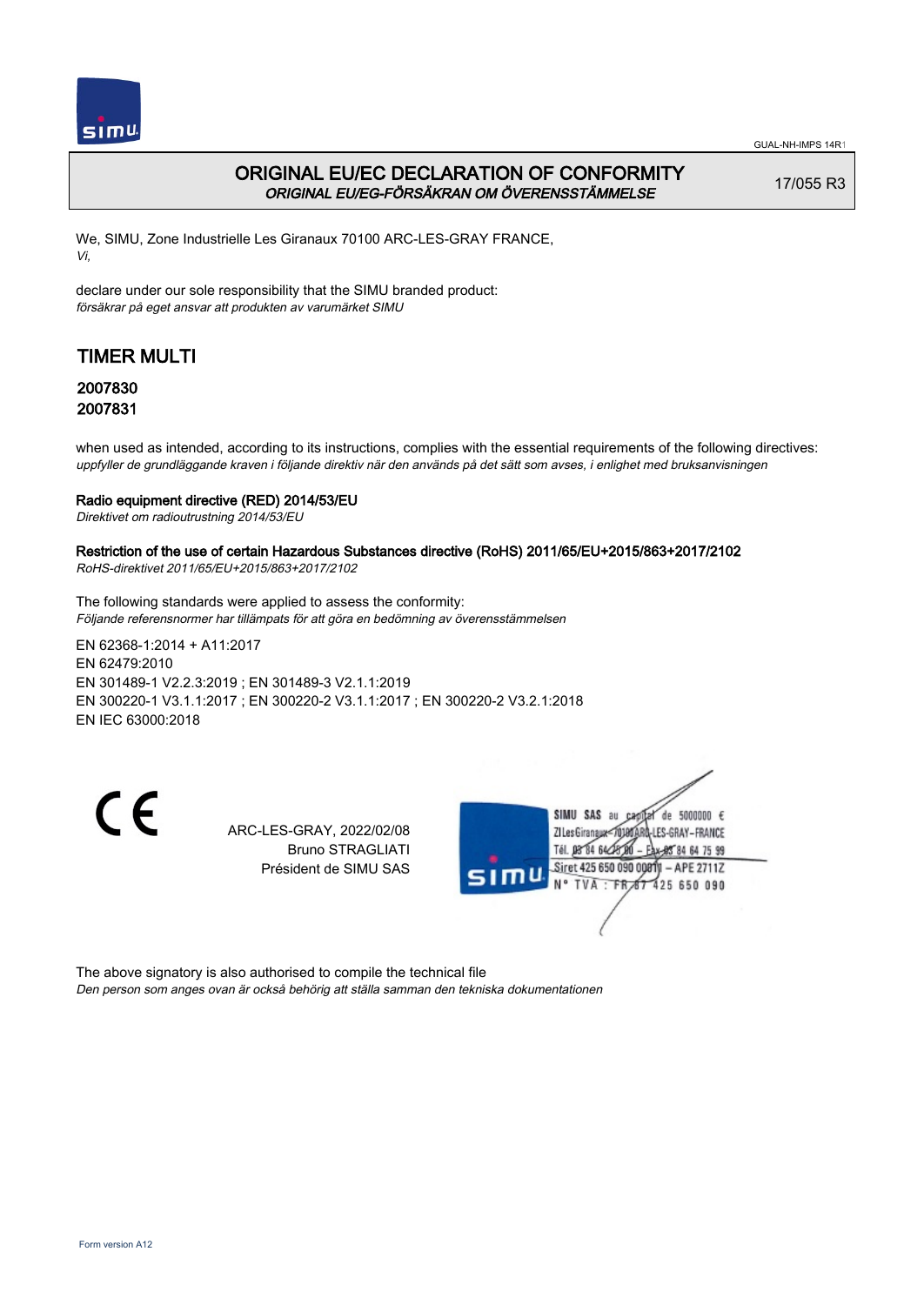

## ORIGINAL EU/EC DECLARATION OF CONFORMITY ORIGINÁLNE VYHLÁSENIE EU/ES O ZHODE

17/055 R3

We, SIMU, Zone Industrielle Les Giranaux 70100 ARC-LES-GRAY FRANCE, My,

declare under our sole responsibility that the SIMU branded product: vyhlasujeme na svoju výlučnú zodpovednosť, že výrobok značky SIMU

# TIMER MULTI

### 2007830 2007831

when used as intended, according to its instructions, complies with the essential requirements of the following directives: ak je používaný v súlade s účelom použitia a s návodom, spĺňa základné požiadavky týchto smerníc

### Radio equipment directive (RED) 2014/53/EU

Smernica o sprístupňovaniu rádiových zariadení na trhu 2014/53/EU

#### Restriction of the use of certain Hazardous Substances directive (RoHS) 2011/65/EU+2015/863+2017/2102

Smernica o obmedzení používania určitých nebezpečných látok v elektrických a elektronických zariadeniach 2011/65/EU+2015/863+2017/2102

The following standards were applied to assess the conformity: Pre posúdenie zhody boli použité následujúce normy

EN 62368‑1:2014 + A11:2017 EN 62479:2010 EN 301489‑1 V2.2.3:2019 ; EN 301489‑3 V2.1.1:2019 EN 300220‑1 V3.1.1:2017 ; EN 300220‑2 V3.1.1:2017 ; EN 300220‑2 V3.2.1:2018 EN IEC 63000:2018

C E

ARC-LES-GRAY, 2022/02/08 Bruno STRAGLIATI Président de SIMU SAS



The above signatory is also authorised to compile the technical file uvedená osoba je tiež osoba zodpovedná za vypracovanie technickej dokumentácie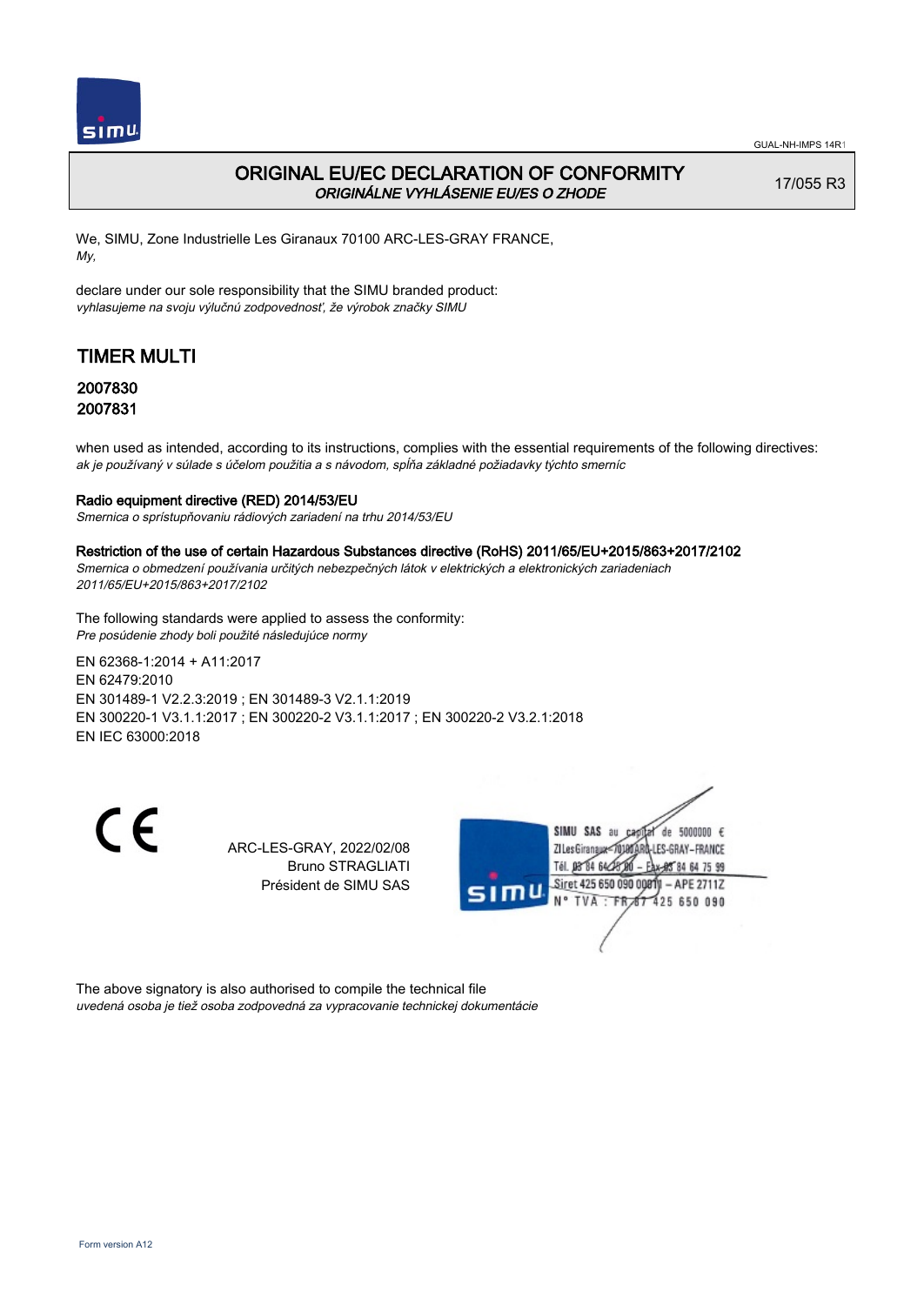

## ORIGINAL EU/EC DECLARATION OF CONFORMITY IZJAVA O SKLADNOSTI / IZJAVA O LASTNOSTIH

17/055 R3

We, SIMU, Zone Industrielle Les Giranaux 70100 ARC-LES-GRAY FRANCE, Mi,

declare under our sole responsibility that the SIMU branded product: S polno odgovornostjo izjavljamo, da izdelki blagovne znamke SIMU

# TIMER MULTI

### 2007830 2007831

when used as intended, according to its instructions, complies with the essential requirements of the following directives: ko se uporabljajo v skladu z namembnostjo in navodili, ustrezajo bistvenim zahtevam naslednjih direktiv

### Radio equipment directive (RED) 2014/53/EU

Ditrektiva o Radijski opremi 2014/53/EU

### Restriction of the use of certain Hazardous Substances directive (RoHS) 2011/65/EU+2015/863+2017/2102

Direktiva RoHS 2011/65/EU+2015/863+2017/2102

The following standards were applied to assess the conformity: Za preverjanje skladnosti so bili uporabljeni naslednji standardi

EN 62368‑1:2014 + A11:2017 EN 62479:2010 EN 301489‑1 V2.2.3:2019 ; EN 301489‑3 V2.1.1:2019 EN 300220‑1 V3.1.1:2017 ; EN 300220‑2 V3.1.1:2017 ; EN 300220‑2 V3.2.1:2018 EN IEC 63000:2018

CE

ARC-LES-GRAY, 2022/02/08 Bruno STRAGLIATI Président de SIMU SAS



The above signatory is also authorised to compile the technical file Podpisnik, naveden zgoraj, je pooblaščen tudi za pripravo tehnične dokumentacije